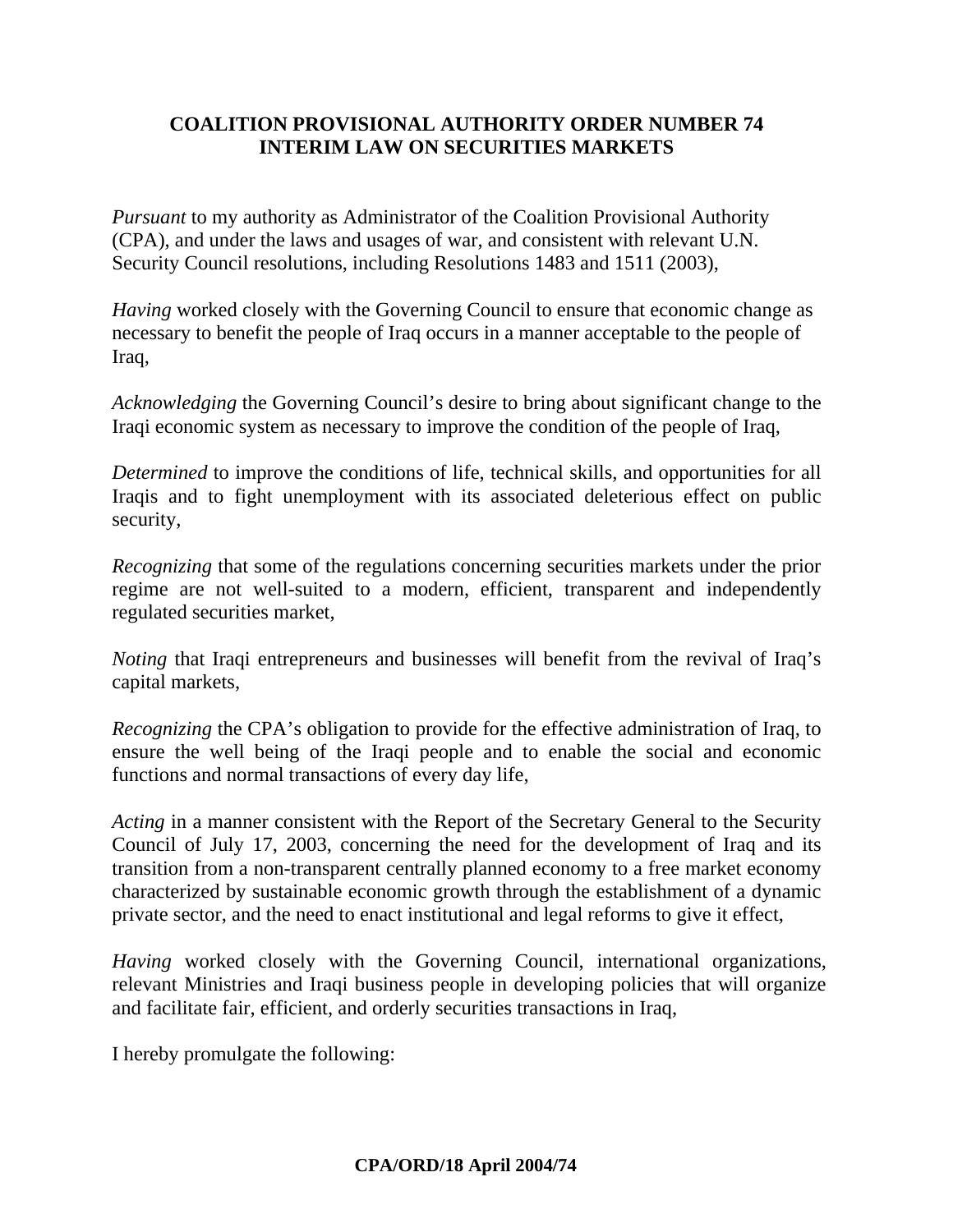# **Section 1 Definitions**

For the purposes of this law, the following terms shall be defined as follows:

- 1) "Commission" means the interim Iraq Securities and Exchange Commission.
- 2) "Commissioners" mean the members of the Iraq Securities and Exchange Commission.
- 3) "Exchange" means the Iraq Stock Exchange ("ISX") or such other exchange as the Commission, pursuant to its rules, may license under this Law.
- 4) "General Assembly" means the body consisting of all Exchange members and companies listed on the Exchange.
- 5) "Board of Governors" or "Board" or "Governors" means the Board of Governors of the Exchange or the Governors who sit on the Board.
- 6) "Governing Council" means the Governing Council of Iraq and, following the transfer of full governance authority to the Interim Iraqi Government, the body vested with national executive authority.
- 7) "Chair" means the Chair of the Exchange's Board of Governors of the Exchange; or Chair of the Securities and Exchange Commission, as the context indicates.
- 8) "CEO" means the Chief Executive Officer of the Exchange.
- 9) "Member" of the Exchange means a licensed Broker of the Exchange
- 10) "Broker" means a natural person licensed by the Board of Governors under Section 5(1) (a) of this Law to engage in securities transactions on the Exchange or a legal person so licensed under Section 5(1) (b). A bank may be accepted as a Broker if authorized to act in that capacity under the Banking Law.
- 11) "Bank" means an entity authorized by the Central Bank of Iraq to conduct banking operations in Iraq.
- 12) "Company" means a joint stock Company that is an issuer of securities subject to the provisions of this Law or a Company referred to in Section  $5(1)$  (b) (ii) of this Law.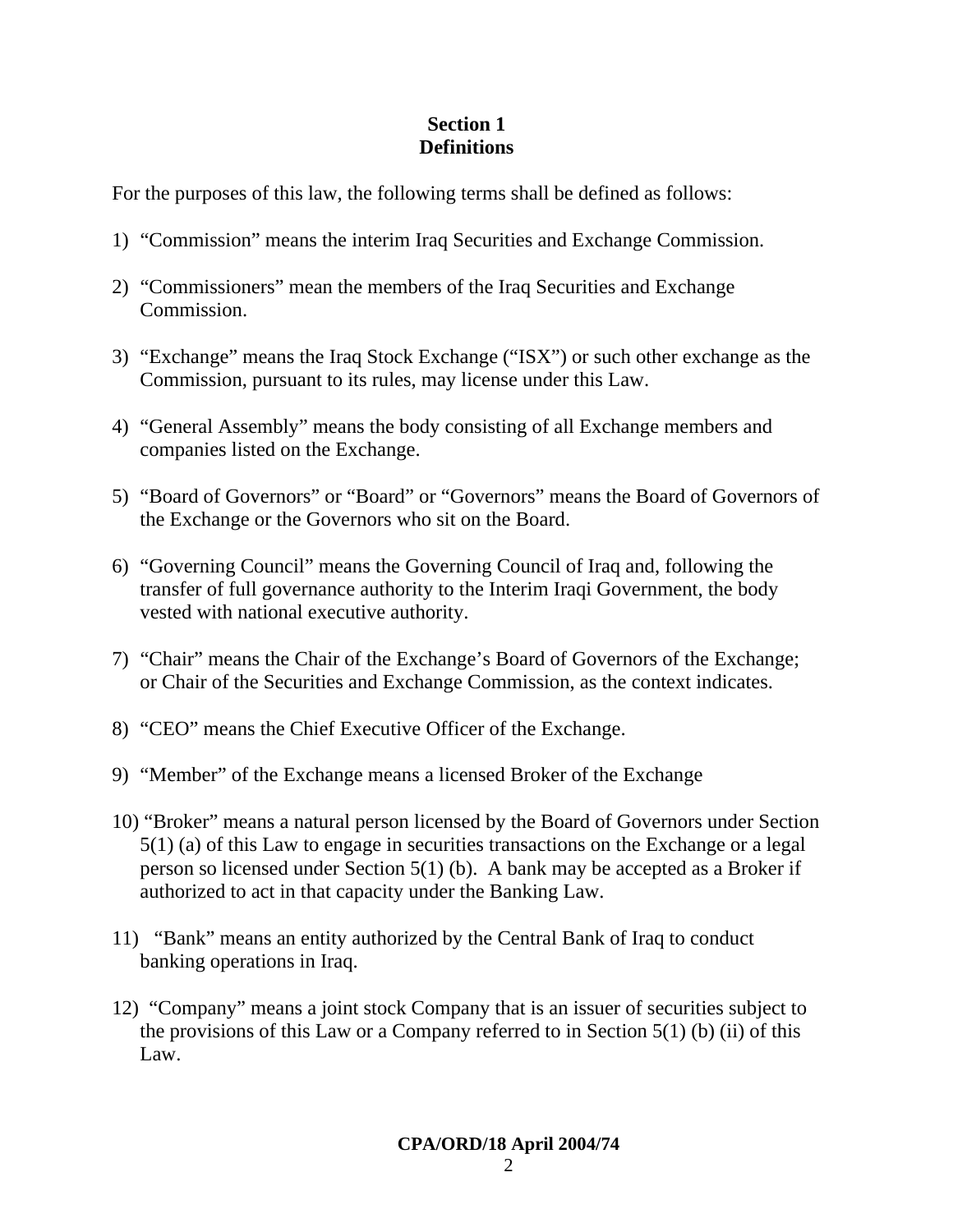- 13) "Depository" means the Iraq Depository which will serve as the central clearing and settlement facility for all securities transactions.
- 14) "Licensed Securities Market" shall mean any securities market that is granted a license by the Iraq Securities Commission to conduct securities transactions.
- 15) "Securities" mean tradable interests representing financial value, including shares of corporate stock or mutual funds, bonds issued by corporations or the government, stock options, warrants and other derivative securities, limited partnership units and various other form "investment instruments".
- 16) "Government Securities" means Securities backed by the full faith and credit of, or guaranteed by, the Government of Iraq.
- 17) "Listed Companies" shall mean all companies that are listed for trading on a Licensed Securities Market.
- 18) "IASD" means the Iraqi Association of Securities Dealers, a trade organization for all brokers wishing to become participants in Licensed Securities Markets.
- 19) "Law" or "Interim Law" means this Interim Law on Securities Markets.
- 20)"Permanent Securities Law" means the successor law to this law, which will establish the comprehensive legal and regulatory framework for securities trading, oversight and securities markets in Iraq.

### **Section 2 Organization and Objectives**

- 1) The Baghdad Stock Exchange shall cease operations. A new Exchange known as the "Iraq Stock Exchange" is hereby established under this Law.
	- a) The Exchange's headquarters shall be in Baghdad, with no prohibition against opening branch offices in other Iraqi cities.
	- b) Its corporate existence, including limitation of liability to its own assets and not those of its members, commences immediately.
	- c) The Exchange shall have no responsibility for any obligations of the Baghdad Stock Exchange.
	- d) The Registrar of Companies in the Ministry of Trade shall have no oversight authority over the Exchange and it need not register with the Ministry of Trade.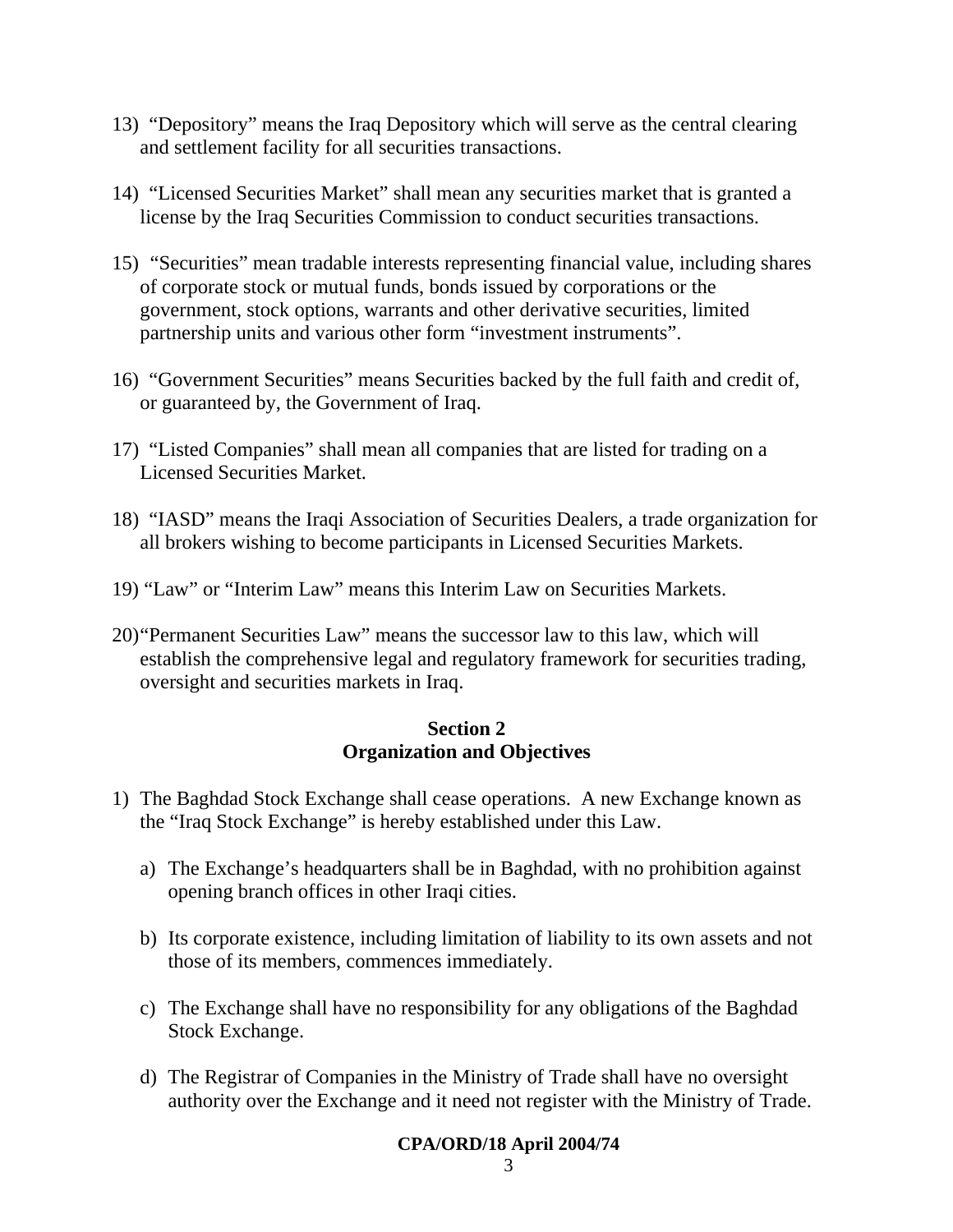- e) References in the Company Law of 1997, No. 21, its amendments or other laws to the Baghdad Stock Exchange shall, subject to amendment of such laws, henceforth be read to mean licensed stock exchanges; or arrangements insofar as specified by Commission rules.
- f) Upon liquidation of the Baghdad Stock Exchange, any monies remaining after discharge of its obligations shall go to the public budget.
- 2) The Exchange shall be a legal entity with financial and administrative independence, the right to submit claims before courts, judicial authorities or any other authority, and shall be represented by the Chair of the Board of Governors or a person authorized by the Chair.
- 3) The Exchange shall be a not-for-profit, member-owned and self-regulatory organization. It shall be independent of the Iraqi Government and the Ministry of Finance. Its business with third parties is commercial in a manner not contradictory to this Law. Its internal governance and the disposition of its assets upon liquidation after payment of lawful claims shall be according to the terms of this Law and the Exchange's rules as authorized and approved hereunder.
- 4) No stock exchange or other organized securities market may operate without a license from the Commission. The Exchange is hereby licensed and authorized by virtue of this Law to commence operations immediately, subject to regulatory oversight of the Commission. At such time as a new securities law is adopted, the Exchange shall be required to exist and operate in accordance with the terms and conditions of such law. No other interim exchange licenses shall be granted before the first anniversary of the effective date of this Law unless the Commission specifically finds that the interests of investors could not be well-served otherwise.
- 5) Contracts for the purchase and sale of securities concluded on the Exchange shall be exempt from stamp fees. Companies whose securities are admitted to trading on the Exchange shall have no right to collect any fees with respect to the issuance or transfer of their securities except in such limited circumstances as the Commission may by rule define to promote the convenience or lower the expenses of investors.
- 6) The Exchange aims to achieve the following:

.

- a) To operate and regulate its members and listed companies in a manner that is consistent with the goal of protecting investors and promoting investor confidence in the market.
- b) To promote the interests of investors in efficient, reliable, competitive, transparent and honest markets.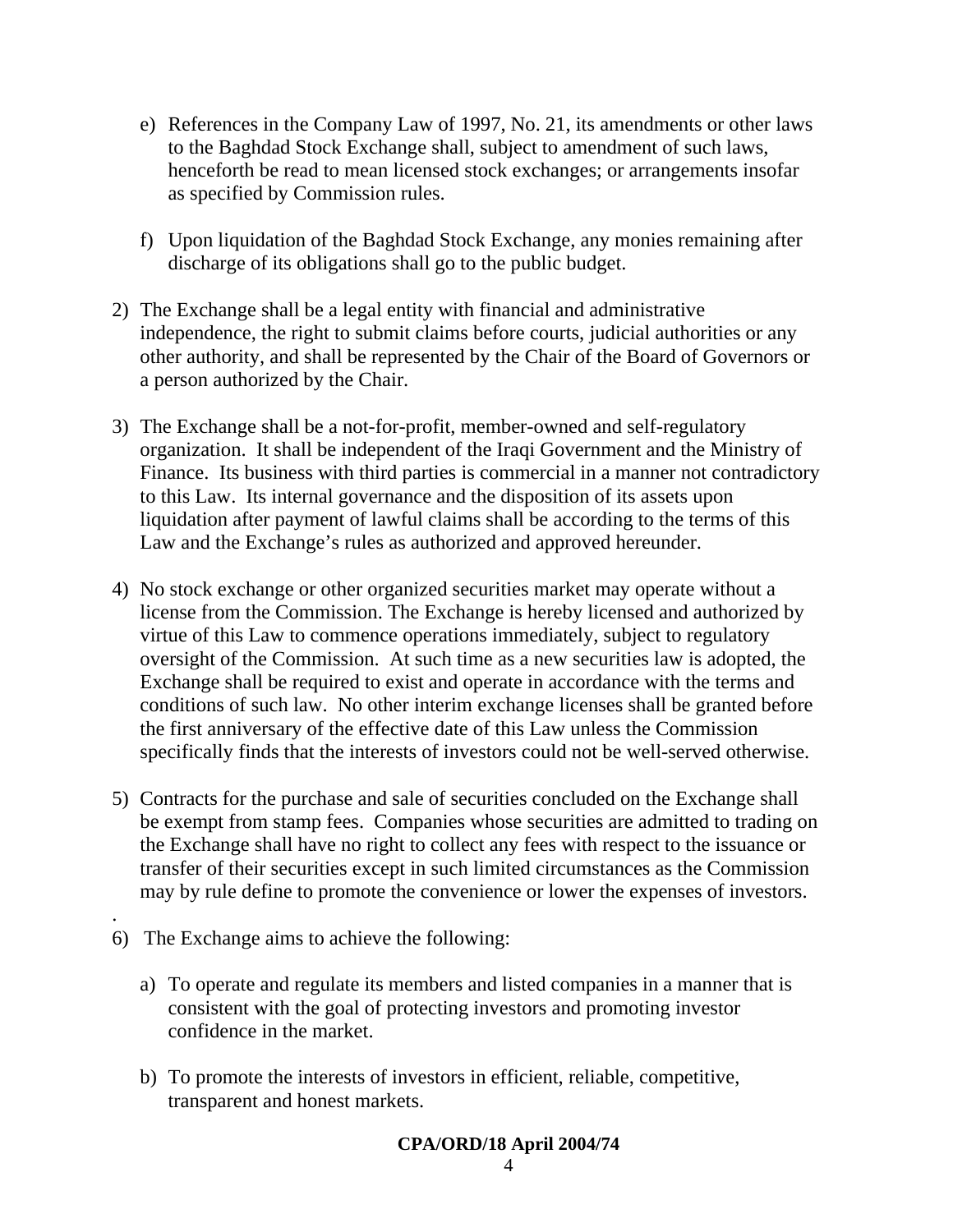- c) To organize and facilitate fair, efficient and orderly transactions in securities, including the clearance and settlement of such transactions.
- d) To regulate its members' dealings in securities-related services and transactions and define the rights and obligations of parties concerned and the means to protect their legal interests.
- e) To assist in capital-raising for companies which either are listed, or which desire to list on the Exchange.
- f) To engage, as appropriate, in investor education programs to educate potential investors about opportunities for investments at the Exchange.
- g) To collect, analyze and publish statistics and information necessary to achieve the goals stipulated in this Law.
- h) To establish and support contacts with the stock exchanges of Arab and international markets that may be beneficial to the development of the Exchange.
- i) To undertake other services and activities necessary to support its objectives.

### **Section 3 Transactions on the Exchange**

- 1) No securities transactions shall take place on the Exchange unless the Company has listed that class of securities for trading on the Exchange and the transactions are conducted in accordance with the Exchange's rules.
- 2) The Exchange's rules regarding transactions in securities and other matters shall be adopted by the Exchange's Board of Governors and shall be subject to approval by the Commission.
- 3) Securities transactions shall be restricted as follows:
	- a) All transactions on the Exchange shall be restricted to those conducted by the Brokers authorized by the Exchange to engage in such transactions.
	- b) No Broker or person in the business of effecting transactions in securities for proprietary or client accounts shall engage in any such securities brokerage services off the Exchange, regardless of whether the securities involved in such transaction are admitted to trading on the Exchange, unless those securities are subject to other relevant regulation by the Commission.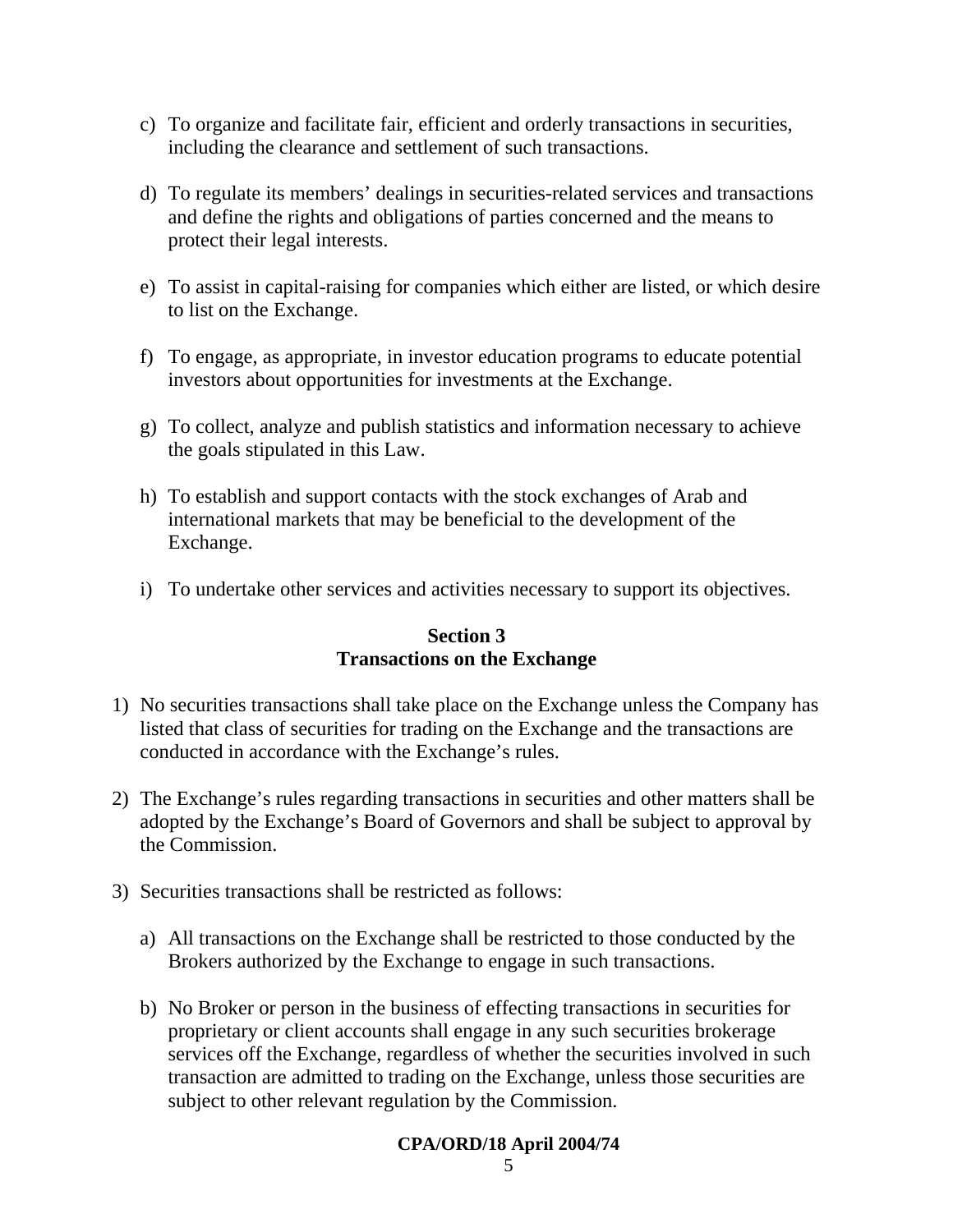- c) The restriction in subparagraph (b) of this paragraph 3 of Section 3 shall not apply to:
	- i). Public subscription for securities at issuance, provided there is compliance with the provisions of Company Law No. 21 of 1997, as amended, any successor laws or amendments and the rules of the Commission.
	- ii). Transfer by gift to relatives of the second degree (parents, parents-in-law, siblings, siblings-in-law, children, children-in-law) or transfer by inheritance or court order
	- iii). The restrictions in subparagraph (b) of this paragraph 3 of Section 3 shall not apply to the issuance of Government Securities, provided there is compliance with the rules of the Central Bank of Iraq and Ministry of Finance.
- d) The restrictions in subparagraph (b) of this paragraph 3 of Section 3 shall not apply in other circumstances that the Commission may by rule define regarding:
	- i). Transparent and competitive pricing and trading arrangements;
	- ii) Investor cost and convenience;
	- iii) Optimal interaction of supply of and demand for the security;
	- iv) Disclosure of issuer financial condition, ownership and control;
	- v) Reliable settlement arrangements; and
	- vi) Competent and reliable providers of investment services.
- 4) The Exchange shall have authority to invalidate any transaction in securities on the Exchange that is in violation of this Law, the rules of the Exchange, or the rules of the Commission.
- 5) The Exchange shall admit an Iraqi Company's securities for trading on the Exchange provided that the Iraqi Company complies with the Exchange's listing standards, which shall, at a minimum, require that:
	- a) The Company has held its most recent annual general assembly required by law;
	- b) The Company has submitted to the Exchange and made publicly available financial statements of the Company current as of a date not more than six months prior to the opening day of trading prepared in accordance with such requirements as to form, content and applicable accounting standards and accompanied by such assurances and explanations as the Exchange may require;
	- c) The Depository has certified to the Exchange that the Company's securities proposed to be admitted for trading on the Exchange are eligible for the Depository based upon such assurances that the Depository may require from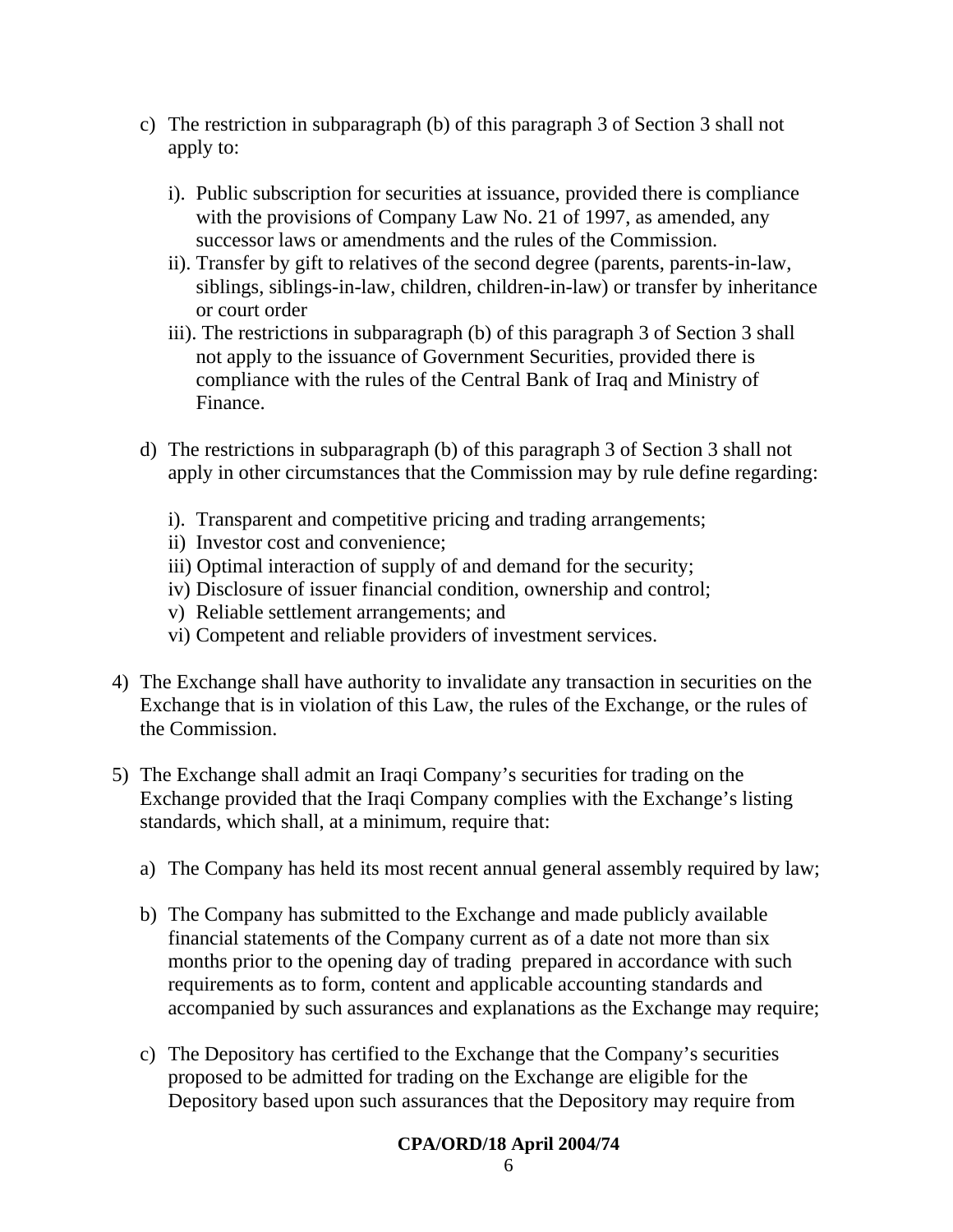the Company or the Company's registrar regarding the completeness and accuracy of information concerning the amount of the securities outstanding and the ownership of such securities;

- d) The securities offered for trading are not subject to any legal restriction on transfer;
- e) The Company has agreed to make timely public disclosure of any information that might have a significant effect on the price of its securities to be admitted for trading, and has agreed to comply with such other requirements as the Exchange may impose as a condition for admitting the Company's securities for trading on the Exchange; and
- f) The Exchange may (either pursuant to a Commission order or based upon its own determination) remove an Iraqi Company's securities from trading on the Exchange when the issuer fails to comply with Exchange rules or the securities law, or if its securities no longer meet the Exchange's listing requirements.
- 6) A Company with a class of securities admitted to trading on the Exchange pursuant to Section 3(5) shall be required to comply with the following requirements in order for such securities to continue to be admitted to trading from the opening of the Exchange onward.
	- a) The Company shall file with the Exchange and the Commission and make publicly available not later than 60 days after the close of each of the first three quarters of the Company's fiscal year unaudited, quarterly financial reports that include summary balance sheets as of the close of the quarter and the most recent fiscal year and comparative quarterly and year-to-date summary statements of income and cash flow through the close of the quarter and for the comparable prior year periods. The quarterly reports shall be prepared in accordance with such requirements as to form, content and applicable accounting standards, and accompanied by such management assurances and explanations, as the Exchange and the Commission may require by rule. For the purposes of this Law, the first unaudited quarterly financial report will be due 60 days following the close of the second quarter of 2004 (on or before August 31, 2004).
	- b) The Company shall file with the Exchange and the Commission and make publicly available not later than 150 days after the close of the Company's fiscal year, financial statements that shall include a balance sheet as of the close of the fiscal year and statements of income, cash flow and changes in ownership equity for the fiscal year.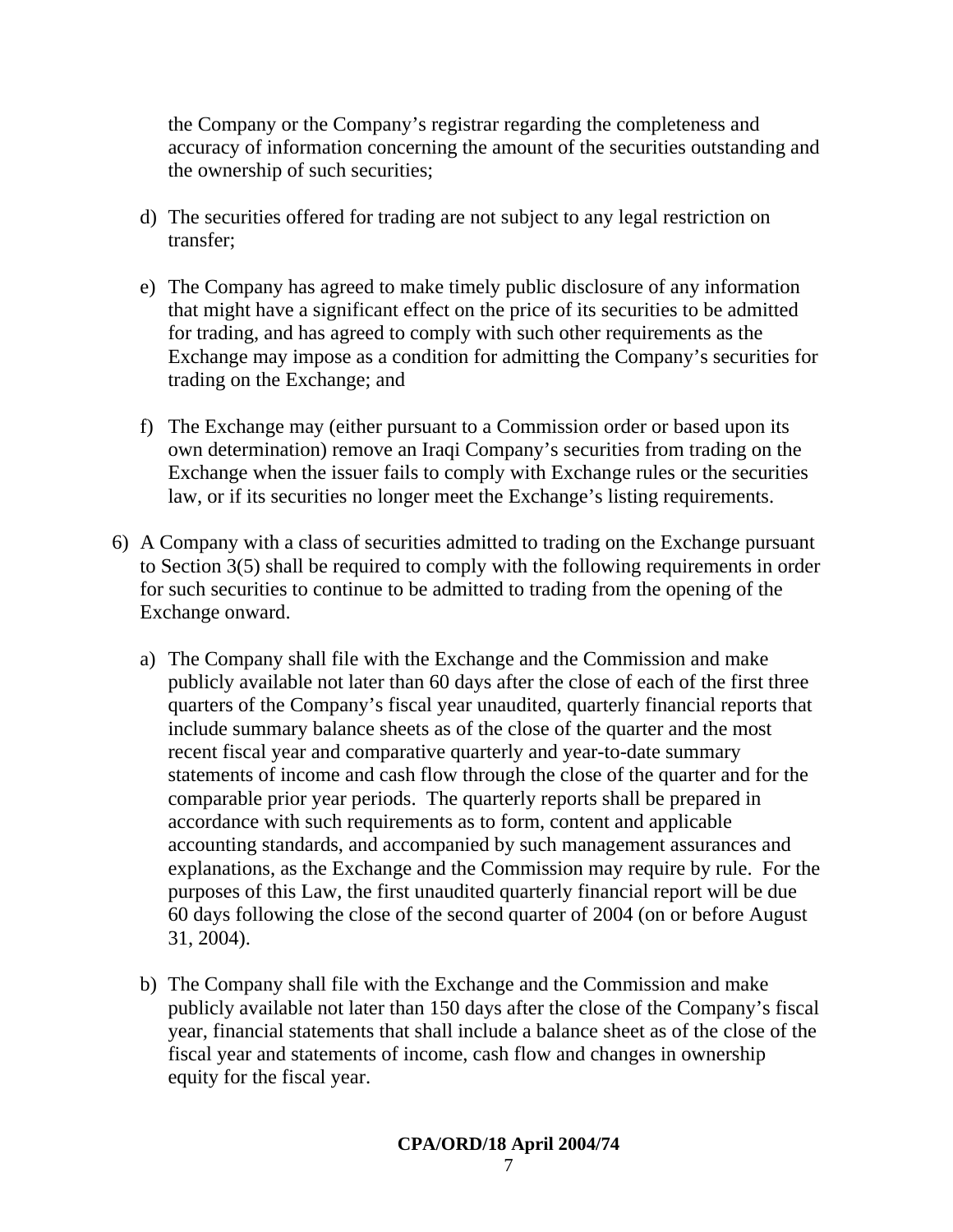- c) Commencing with the annual report for the Company's 2004 fiscal year, the financial statements shall be presented on a comparative basis with financial statements for the preceding fiscal year pursuant to the following guidelines
	- i) The financial statements included in the annual report shall be audited in accordance with international auditing standards by an independent auditor duly licensed in Iraq and shall be presented in accordance with international accounting standards to the extent permissible under the standards in force in Iraq.
	- ii) The financial statements shall be accompanied by a signed copy of the independent auditor's audit report indicating that they have been audited in accordance with international auditing standards to the extent permissible under the standards in force in Iraq and that they represent a true and fair view of the Company's financial results.
	- iii) The financial statements shall also be accompanied by such management assurances and explanations as the Exchange and the Commission may require by rule;
	- iv) The Commission may by rule allow additional time for the audit and audit report if conditions in Iraq indicate that this is necessary.
- d) The Company shall hold its annual general assembly not later than 60 days after the date that its audited financial statements are publicly available or such earlier date as may be prescribed by law; and
- e) The Company shall comply with such other requirements as the Exchange may impose as a condition for the continued trading of such securities on the Exchange. All information submitted by the Company shall be accurate and objective.
- 7) The Board of Governors may adopt separate rules regarding the listing, second market and third market trading of Securities.
- 8) Any joint stock company whose securities are not admitted to trading on the Exchange shall notify the Exchange or such other authority as the Commission may designate as to the dates, quantities, prices or other terms and parties to any transactions in its securities, according to such rules as the Commission may prescribe. By rule or order, the Commission may prescribe a requirement for joint stock companies to apply for admission to trading on the Exchange in order to conduct securities transactions.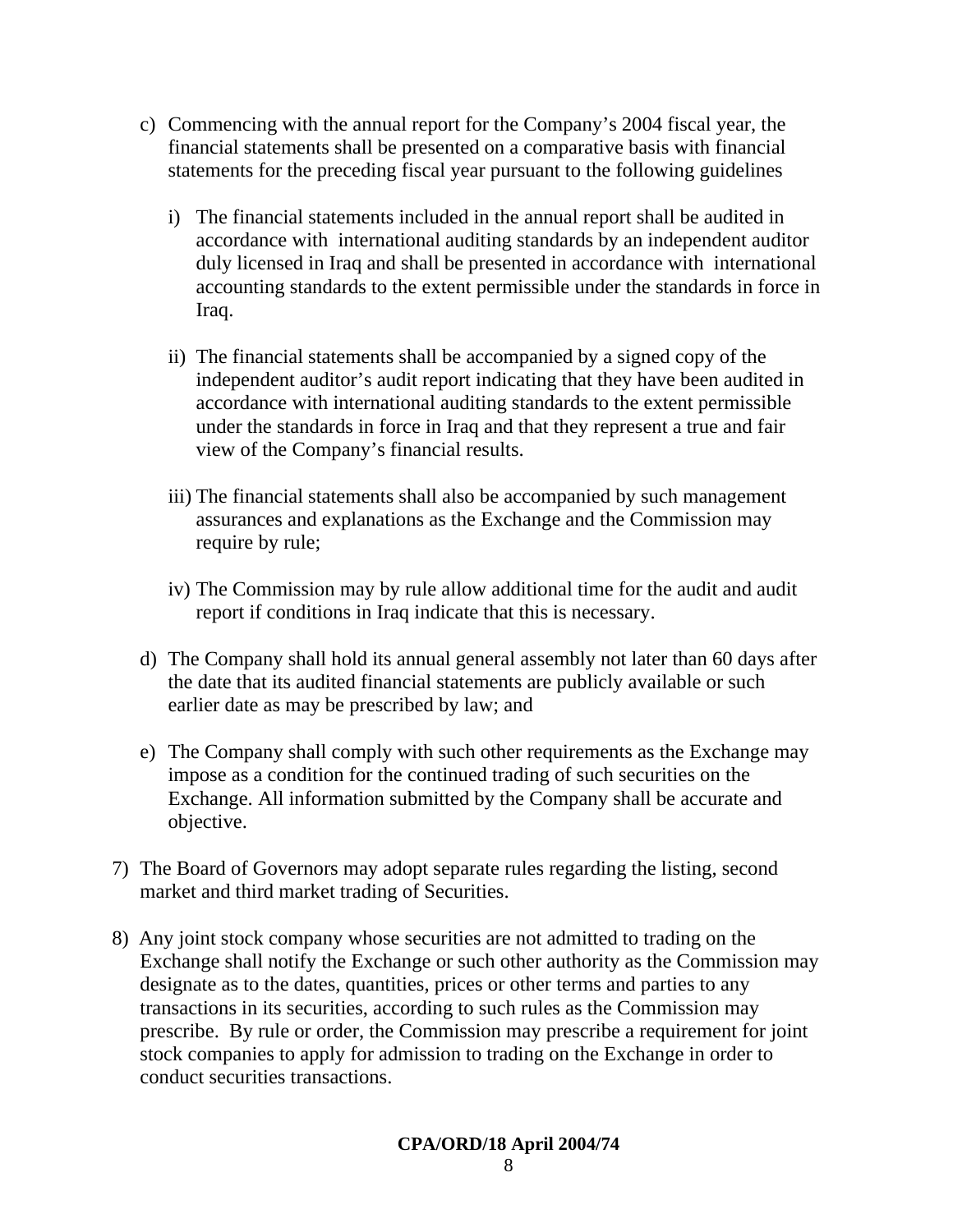*Paragraphs 9 and 10 relate to transactions that were conducted after March 19, 2003 (after the closure of the Baghdad Stock Exchange and the opening of the Iraq Stock Exchange). Any transactions that fall under paragraphs 9 or 10 will be subject to specific Exchange regulation and stringent oversight to ensure that such transactions were not fraudulent or manipulative in nature.* 

- 9) Any transactions conducted outside of the Baghdad Stock Exchange following its closure on March 19, 2003 until the opening of the Iraq Stock Exchange, other than those transactions specified in paragraph 9 below, shall not be recognized by the Exchange and/or Commission as valid transactions, unless such transactions are executed at the Iraq Stock Exchange by a licensed Broker following the opening of the Iraq Stock Exchange.
- 10) Transactions resulting from transfer by gift to relatives of the second degree (parents, parents-in-law, siblings, siblings-in-law, children, children-in-law), transfer by inheritance or transfer by court order shall not be subject to the restrictions in paragraph 9 above.

### **Section 4 General Assembly**

- 1)The General Assembly shall consist of the Brokers authorized to engage in securities transactions on the Exchange.
- 2) The General Assembly shall have authority to elect the members of the Exchange Board of Governors as further provided in the Exchange's rules, and to exercise such other powers as may be assigned under the Exchange's rules.
- 3) The Exchange's rules shall determine a date for meetings of the General Assembly and the procedures for holding such meetings.

# **Section 5 Brokers**

- 1) A Broker authorized to do business on the Exchange shall be one of the following:
	- a) A bank authorized under the Banking Law, including foreign banks, subsidiaries and branches, to engage in securities operations in Iraq;
	- b) A Company established according to Company Law No. 21 of 1997, as amended, or its successor laws and amendments, that has a specialty in securities brokerage activities, investment management or investment advisory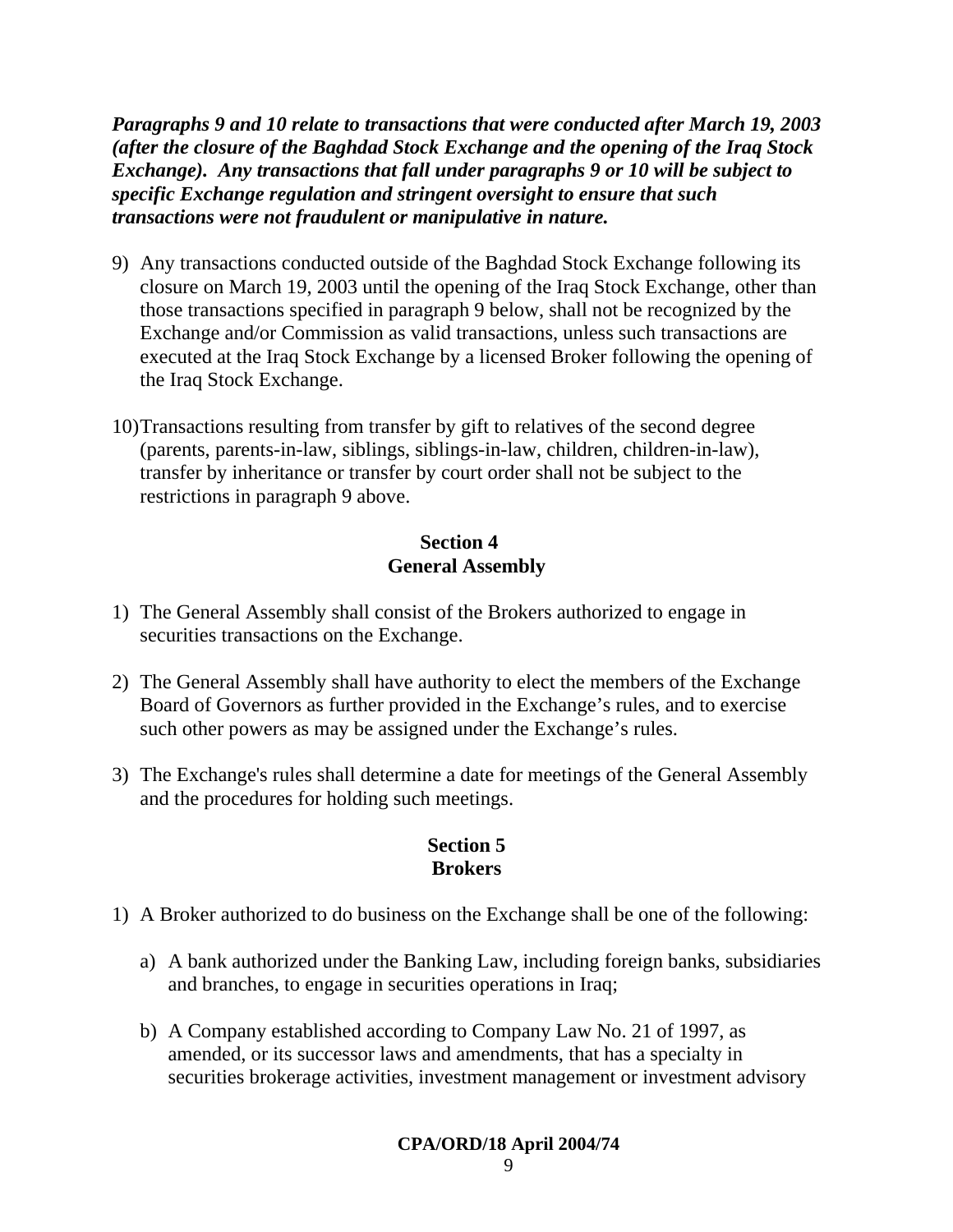work and whose authorized director satisfies the conditions set forth in Section 5(2), below; or

- c) A Partnership, established according to relevant law, that has a specialty in securities brokerage activities, investment management or investment advisory work and whose authorized director satisfies the conditions set forth in Section 5(2) below.
- 2) A director or representative of a Broker who is authorized to conduct securities transactions on the Exchange ("Representative") shall be a natural person who:
	- a) is no less than 21 years old and is a legal resident of Iraq as defined by Iraqi law;
	- b) is of legal capacity;
	- c) is not an undischarged bankrupt;
	- d) has not been convicted of a felony in a court of competent jurisdiction;
	- e) has not been convicted of a misdemeanor related to financial fraud in a court of competent jurisdiction;
	- f) is a holder of a university diploma or its equivalent;
	- g) has at least five years experience in financial and commercial affairs as deemed acceptable by the Exchange;
	- h) shall conduct brokerage activities within Iraq or at other locations as authorized by the Exchange and approved by the Commission.
- 3). An associated person of a Broker ("Associated Person") who is authorized to assist in the brokerage business either on the Exchange or at a Broker's place of business shall be a natural person who:

a) is no less than 18 years and is a legal resident of Iraq as defined by Iraqi law;

- b) is of legal capacity;
- c) is not an undischarged bankrupt;
- d) has not committed a felony;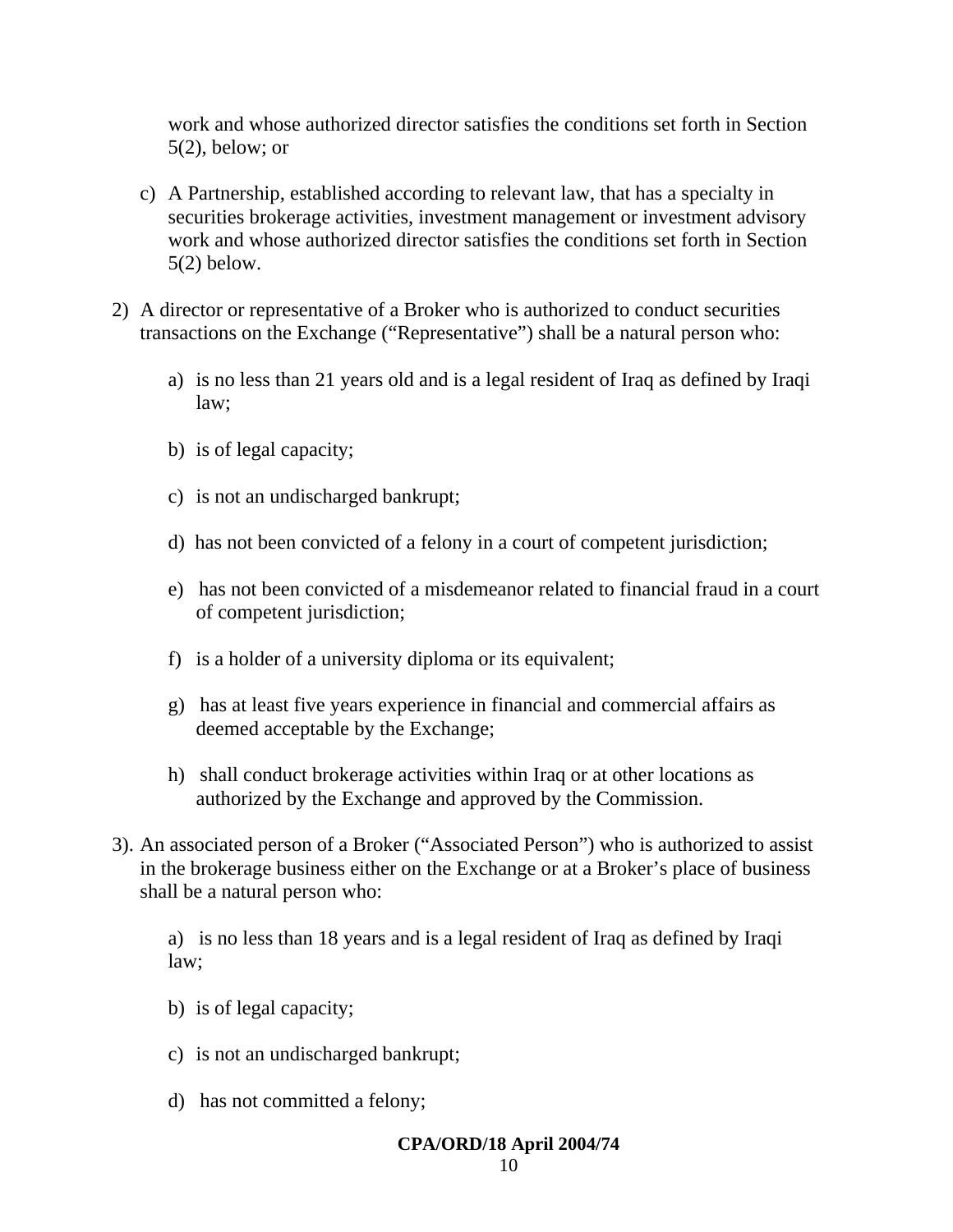- e) has not committed a misdemeanor related to financial fraud or honor;
- f) is a holder of a secondary school certificate or equivalent;
- g) has appropriate references as deemed acceptable by the Exchange;
- h) shall conduct brokerage activities within Iraq or at other locations as authorized by the Exchange and approved by the Commission.
- 4) A Broker shall be required to adopt and conduct business under a commercial name.
- 5) A Broker shall not be permitted to engage in securities transactions on the Exchange unless the Broker satisfies the following conditions:
	- a) The Broker has been admitted to membership on the Exchange;
	- b) The Broker has been accepted as a participant in the Depository either directly or indirectly through another participant, including through a correspondent clearing participant of the Depository;
	- c) The daily trading limits for the Broker shall be determined pursuant to Exchange regulation based upon the Broker's net capital adequacy. The Broker's net capital adequacy shall be determined based upon the Depository's assessment of the Broker's ability to meet its trading obligations, as well as the advice from the settlement bank to the Depository; and
- 6) A Broker that was authorized to engage in securities transactions on the Baghdad Stock Exchange immediately prior to the closure of such exchange March 19, 2003, is hereby granted interim authority and an interim license to engage in securities transactions on the Exchange in accordance with this Law, provided that:
	- a) Such Broker shall be required to comply with such additional rules applicable to the Broker under this Law as well as subject to such additional rules as may be prescribed by the Exchange, the Depository, the Board of Governors or the Commission.
	- b) Brokers holding interim or other authority to conduct securities transactions on the Exchange shall comply continuously with any licensing or other requirements necessary to conduct securities transactions in accordance with any revised terms and conditions.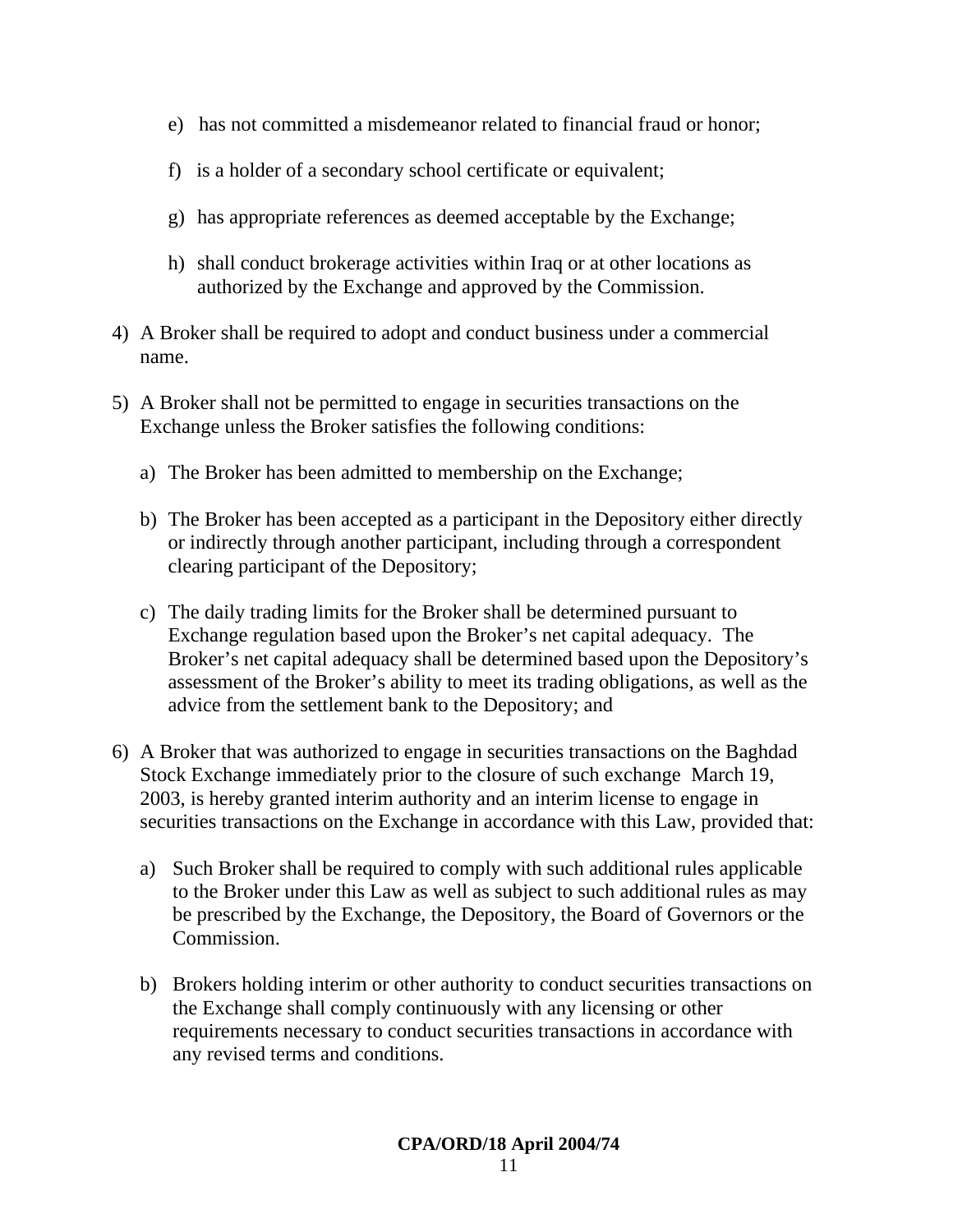- 7) A Broker must be represented at the Exchange by one or more of its Representatives who satisfy the conditions set forth in Section 5(2) above and whom the Broker authorizes to conduct the Broker's business on the Exchange, or a person under the supervision and control of the Broker, and for whom the Broker assumes responsibility in accordance with such rules as may be prescribed by the Exchange.
- 8) The Board of Governors shall adopt rules regulating the circumstances under which a Broker may engage in securities transactions for the Broker's own account or related accounts.
- 9) A Broker shall act on behalf of the seller or purchaser of securities in a manner that complies with the rules adopted by the Board of Governors. Such rules will include, but not be limited to a requirement that each client provide a signed authorization of the brokerage relationship on appropriate account opening documents. Brokers may not engage in securities transactions for a client or request disbursement of client funds or securities without appropriate client authorization.
- 10) A Broker shall be required to:
	- a) Pay all fees related to the Broker's authorization to conduct business on the Exchange according to the Exchange's rules;
	- b) Keep and maintain books, registers and documents as specified by rules adopted by the Board of Governors of the Exchange or by the Commission.
- 11) A Broker shall not engage in a sale of securities on behalf of a customer unless the Broker has determined, in accordance with such rules as may be prescribed by the Exchange or the Depository, that the securities are in the custody of the Depository and that the customer has an appropriate ownership interest in the securities.
- 12) A Broker shall not engage in a purchase of securities on behalf of a customer unless the Broker has determined, in accordance with such rules as may be prescribed by the Exchange or the Depository that the customer has sufficient funds to pay for the securities.
- 13) A Broker shall be bound to do the following:
	- a) Protect confidential information regarding investors except where legally obligated to reveal such information;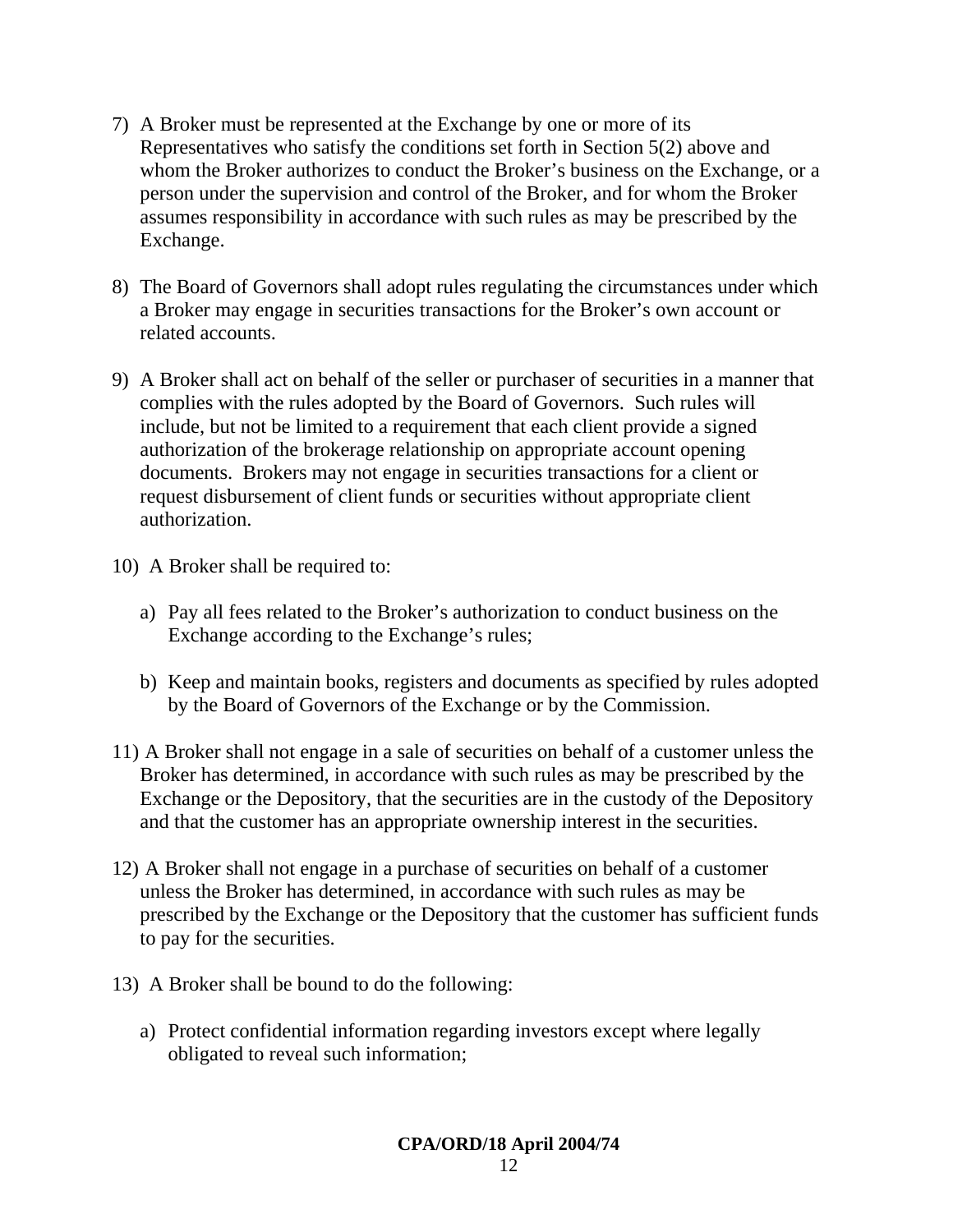- b) Act with honesty, integrity and adherence to the rules of the Exchange and commercial norms;
- c) Act in the best interest of clients at all times, including placing the interests of clients ahead of the Broker's interests, protecting clients' rights and informing clients of all relevant information relating to clients' securities transactions;
- d) Abstain from engaging in false or sham transactions, other forms of market manipulation and acts and practices that have the effect of misleading or deceiving investors or creating false or misleading impressions.
- e) To act as a fiduciary for client funds and as such, to not co-mingle client funds or accounts with broker funds or accounts.
- 14) The Commission and the Exchange shall have the authority to gain access to any information relevant to enforcement of this Law or the rules of the Exchange or Commission from Brokers or their agents, employees or owners, without any need for notice or approval by that Broker, their Representatives or Associated Persons.
- 15) The Broker shall maintain a required level of cash or collateral in its account, as determined by the Board of Governors according to Exchange rules, which is to be held at the Depository or Depository settlement bank. If the required amount is deficient for any reason, the Broker shall complete it within a period specified by rules of the Exchange, the Depository or the Depository settlement bank, as applicable. The failure of the Broker to do so shall be grounds for prohibiting the Broker from engaging in further securities transactions until complete financial assurance is provided.
- 16) A Broker shall be required to disclose all fees, commissions and mark-ups charged to its clients prior to entering into any agreements or understandings with a customer. The Exchange may prescribe rules relating to maximum commission, mark-up and fee levels, as well as disclosure requirements, as approved by the Commission.

### **Section 6 Board of Governors**

1) The Exchange shall be governed and operated under the direction of a nine-member Board of Governors whose members, during the period governed by this law, shall serve for the shorter of a one-year term or until the Permanent Securities Law is promulgated. Members of the Board of Governors are eligible but not guaranteed for re-appointment under the Permanent Securities Law.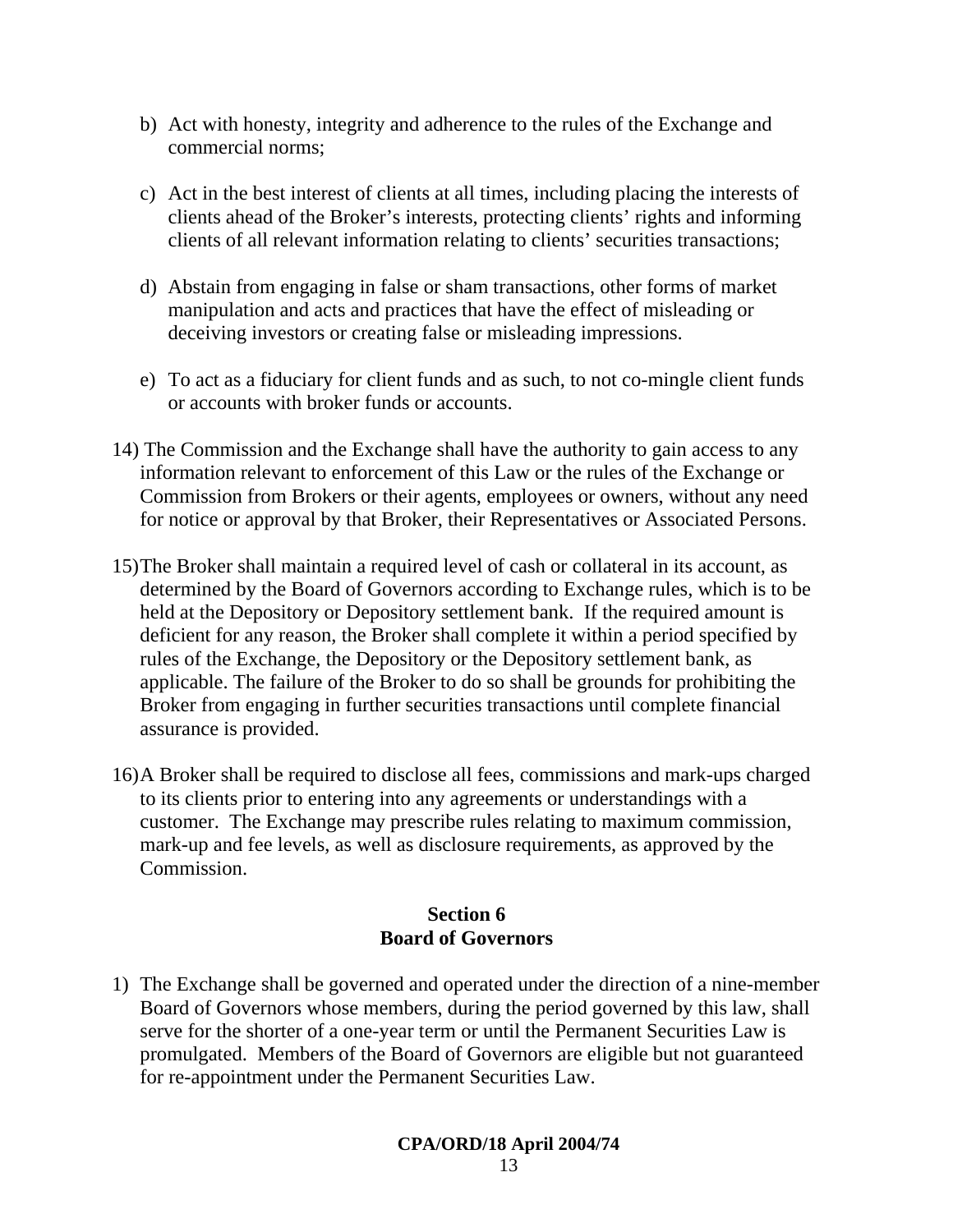- 2) The composition of the Board of Governors shall be as follows:
	- a) The Chair of the Board of Governors. One or more nominees shall be proposed by the Board of Governors or a Nominating Committee of the Board of Governors.
	- b) The Chief Executive Officer of the Exchange, whose appointment shall be approved by the Administrator in consultation with the Board of Governors.
	- c) A member representing the companies whose securities are listed or admitted to trading on the Exchange, for which one or more nominees shall be proposed by the Board of Governors or its Nominating Committee.
	- d) A member who shall be a senior officer of the Iraqi Association of Securities Dealers (IASD) or a senior member of an IASD member firm, for which the IASD shall propose one or more nominees.
	- e) A member representing Brokers that are authorized to engage in securities transactions on the Exchange, for which the Board of Governors shall propose one or more nominees.
	- f) Four qualified public governors who are, and must remain, independent of the Exchange or any of its constituencies shall be proposed by the Board of Governors. One of these candidates shall have expertise in information technology matters, for which the independent members of the Board of Governors shall propose three or more nominees.
- 3) Except for the Chief Executive Officer, all members of the interim Board of Governors shall be appointed by the Administrator following consultation with the Governing Council. The interim term of these members shall commence on the effective date of this Law and shall expire at the sooner of the enactment of the Permanent Securities Law or one year after this law is promulgated. The members of the interim Board of Governors are eligible, but not guaranteed for reappointment.
- 4) Members of the Board of Governors will also be appointed under the Permanent Securities Law. Thereafter, the Board of Governors shall be elected by the General Assembly in accordance with the rules of the Exchange.
- 5) For the purposes of this law and for the expedient purpose of opening the Iraq Stock Exchange, Sections 6.1 and 6.2 above notwithstanding, for the initial term, the Board of Governors should, but is not required to be comprised of persons who meet the criteria specified in this Law.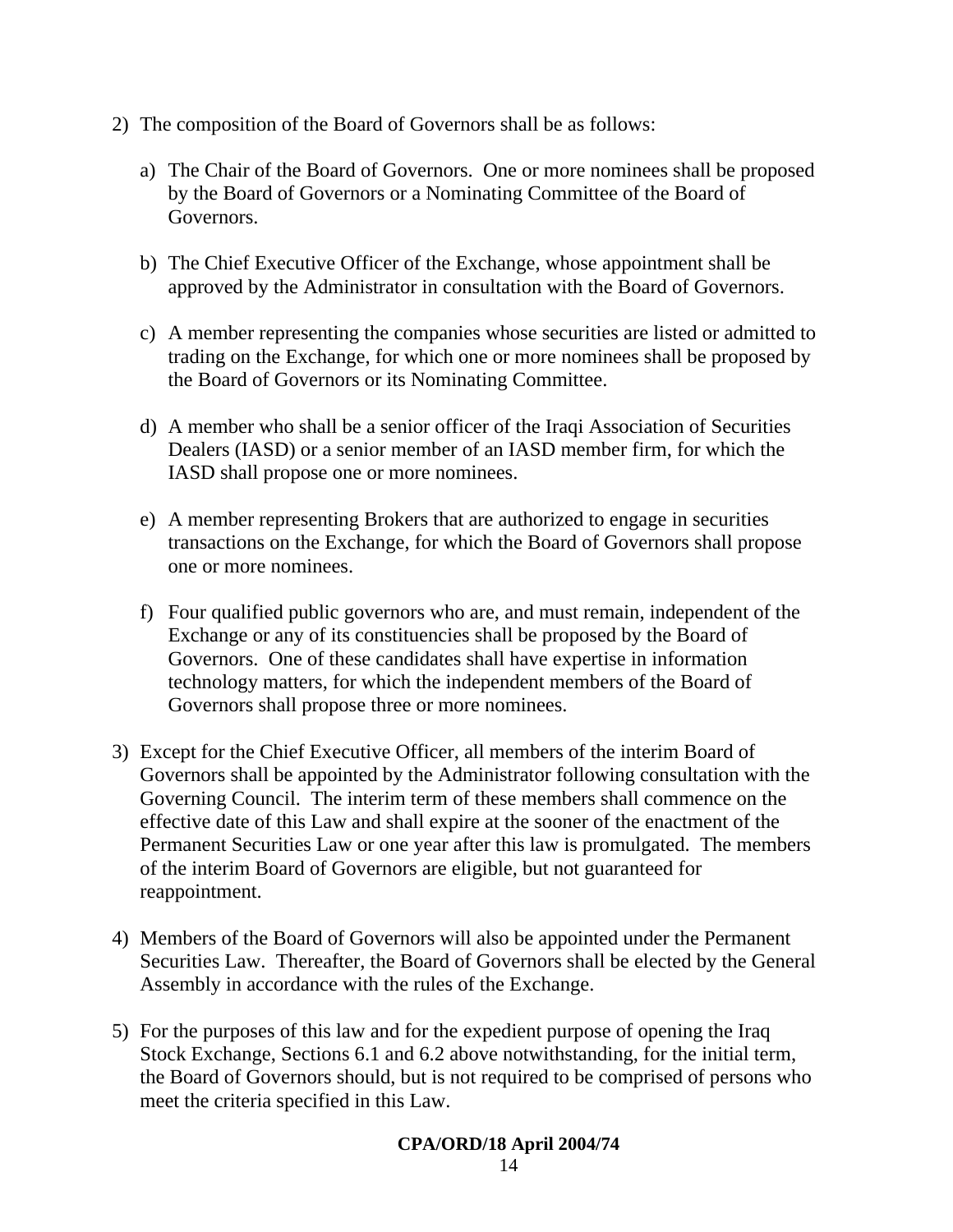- 6) The Board of Governors shall perform or may authorize directors, officers or managers of the Exchange to:
	- a) Establish the general policy and organizational framework of the Exchange.
	- b) Create the Exchange's rules and submit them to the Commission for approval, including rules to prevent conflicts of interest from influencing the work of the Board and the Exchange and providing for the withdrawal of Governors from voting when a conflict of interest arises.
	- c) Establish other rules related to transactions in securities, to be filed with the Commission.
	- d) Implement financial, administrative and accounting rules necessary to regulate the Exchange's operations, subject to Commission approval.
	- e) Review and approve, approve subject to conditions, or disapprove, applications for admission of securities to trading on the Exchange, including procedures for removing securities from admission to trading.
	- f) Review and approve, approve subject to conditions or disapprove, applications of persons who seek to become Brokers authorized to engage in securities transactions on the Exchange.
	- g) Verify and approve the budget and final accounts of the Exchange, enclosed with a report of an independent auditor, and submit them to the Commission and the General Assembly.
	- h) Take necessary measures with regard to suspicious operations according to the Exchange rules, this Law, and the rules of the Commission.
	- i) Conduct oversight of all activity at the Exchange, stop the Exchange activity if necessary for the protection of investors and ban trading in securities for a period not exceeding five business days and, with the Commission's approval, for any additional period.
	- j) Stop trading in securities of a particular Company for the protection of investors for a period not exceeding ten business days and, with the Commission's approval, for any additional period.
	- k) Check and inspect Brokers' registers, records, books, and business, and require members to furnish documents or witnesses under their control for the investigation or adjudication of disciplinary or arbitration matters.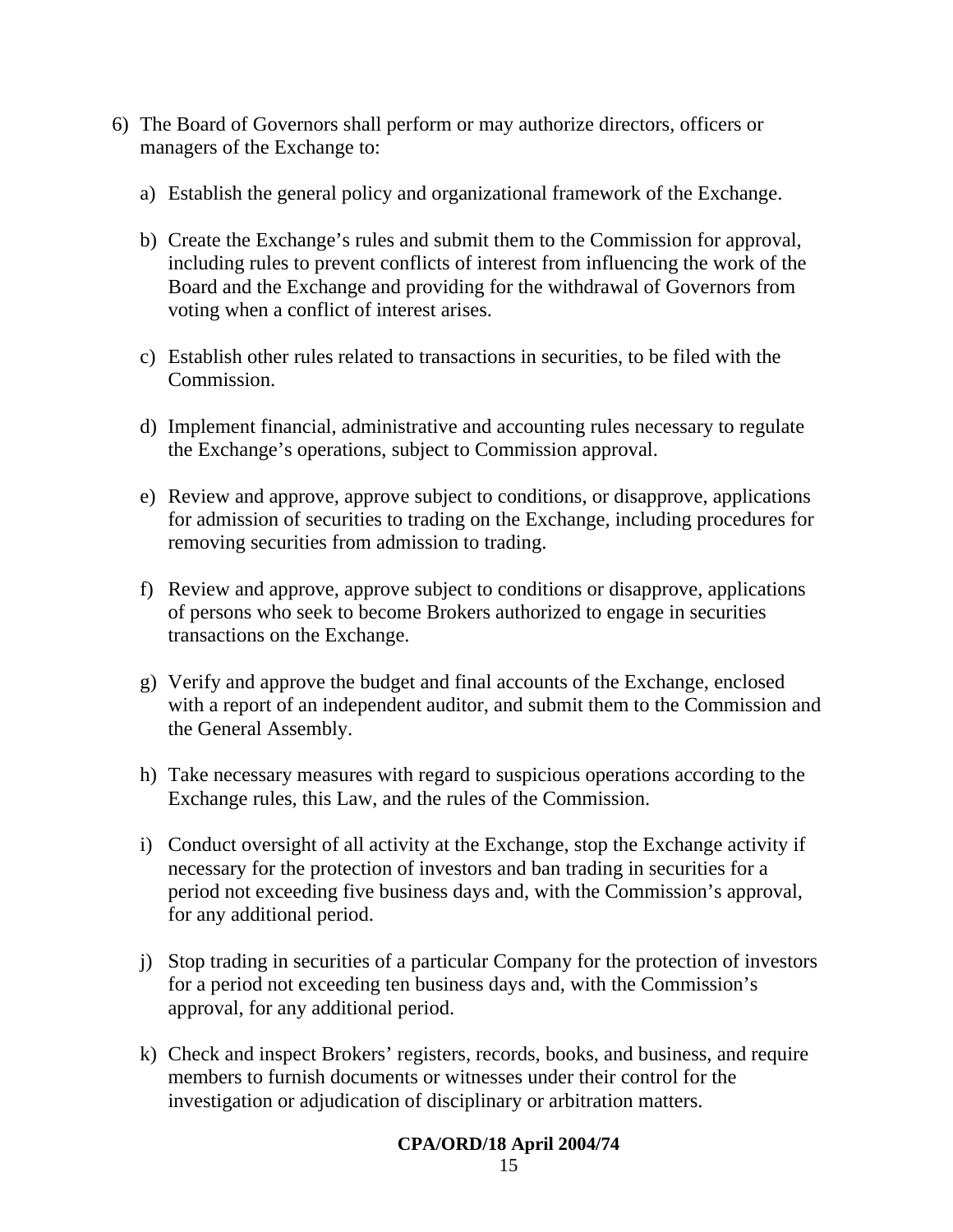- l) Engage in internal discipline of a formal or informal nature including imposing fines and suspensions pursuant to rules of the Exchange and this interim Law.
- 7) The Board of Governors shall authorize the CEO to have the authorities mentioned in Section 6(5) (i) through (l), above, according to the limits it decides.
- 8) The Board of Governors may delegate other authority of the Board and the Chair to the CEO, other officers of the Exchange or a Committee of the Board as deemed appropriate, provided that such delegations shall be reflected in rules of the Exchange. The Board, its delegates, and all Exchange officers shall act diligently in the best interests of the Exchange, its members and the investing public and shall strive to effectuate the purposes and provisions of this Law.
- 9) The Administrator, in consultation with the Commission and notification to the Governing Council, may remove a Governor prior to the expiration of his or her term only for cause, which shall be defined to mean conviction of a violation of this Law or another law, other than minor infractions, physical inability to perform his or her duties, or gross incompetence.

## **Section 7 Exchange Finance**

- 1) The Exchange's finances shall consist of the following:
	- a) Fees paid by companies for admission of their securities to trading and for continued trading on the Exchange.
	- b) Fees paid by Exchange members related to authorization of the members and their employees and agents to engage in securities transactions on the Exchange, including but not limited to, an entry fee and annual dues.
	- c) Commissions or fees based upon the volume of trading taking place on the Exchange.
	- d) Fines imposed by the Exchange on those persons subject to the Exchange's jurisdiction who violate this Law or the rules or regulations of the Exchange or the Commission.
	- e) Revenues from the sale of Exchange transaction data, statistics and publications, subject to rules of the Commission assuring the dissemination of basic information.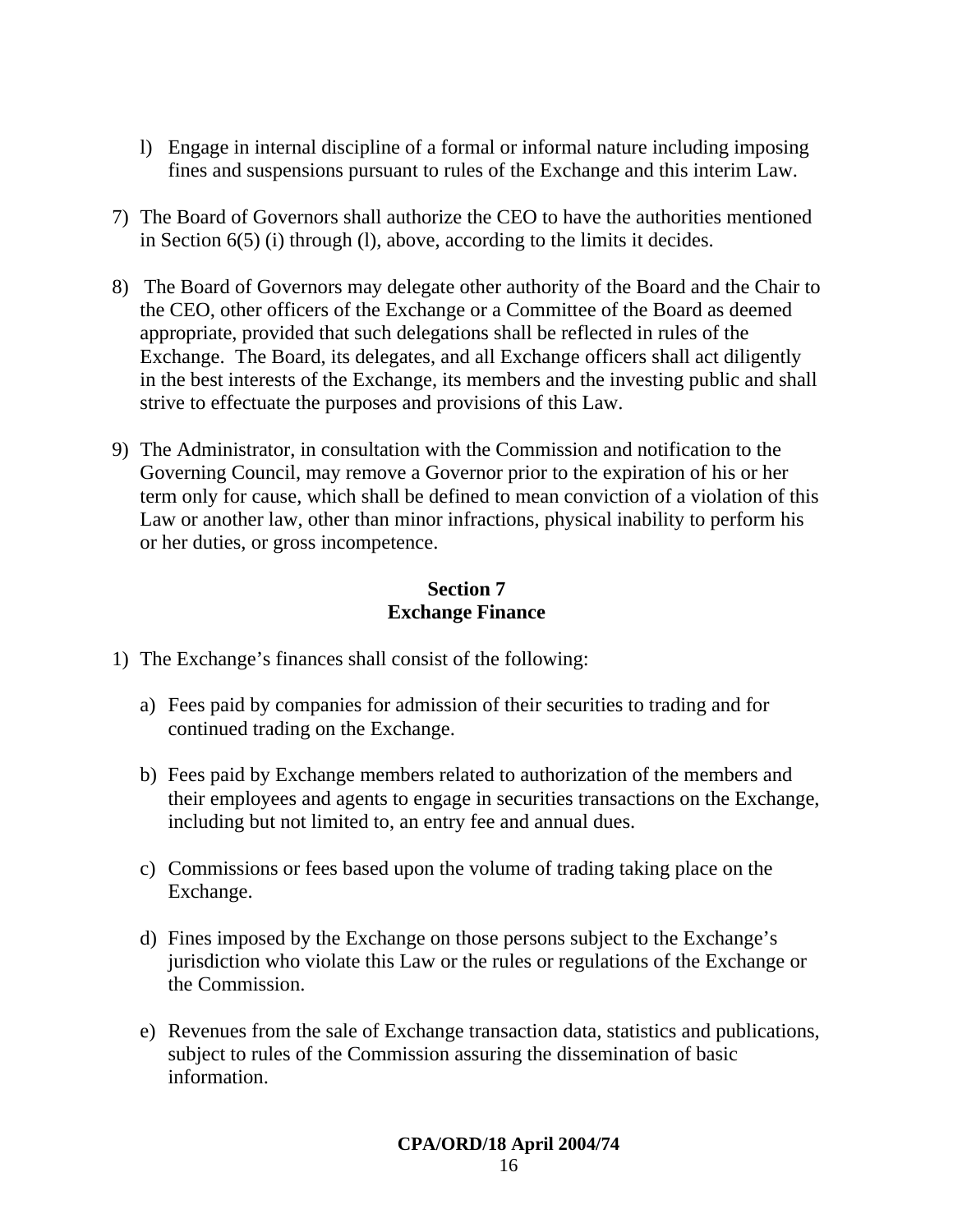- f) Donations and loans to the Exchange, which shall be subject to Exchange and Commission rules.
- g) Revenues from investment of Exchange funds.
- h) Other revenue sources authorized by the Board of Governors, subject to Commission approval and consistent with relevant laws, including Orders of the Coalition Provisional Authority.
- 2) The Board of Governors shall establish the above-mentioned fees, commissions and charges for services offered by the Exchange, subject to Commission approval, recognizing that the continued operating and development needs of the Exchange shall be taken into consideration, but that accumulation of unnecessary surplus funds is to be avoided.
- 3) The Exchange's final accounts and annual report shall be subject to approval by the Board of Governors and then shall be filed with the Commission as soon as practicable, regardless of whether or not they have been presented to the General Assembly. Any amendments to the final accounts and annual report shall be timely filed with the Commission. The final accounts and annual report shall be presented to the General Assembly at its annual meeting, which shall be scheduled in accordance with the Exchange's rules.
- 4) The Exchange's financial year shall commence on the first of January of each year and end on the last day of December, provided, however, that the initial financial year shall begin upon the commencement of Exchange operations and shall concluded December 31, 2004.

#### **Section 8 Exchange Operations and Oversight**

- 1) The Government of Iraq shall have no ownership interest in the Exchange or any revenues or assets of the Exchange, provided, however, that nothing contained in this Law shall prevent an otherwise qualified legal entity owned in whole or in part by the Government of Iraq from being a member of the Exchange or Depository and participating in the General Assembly.
- 2) All governing instruments and rules of the Exchange shall be subject to approval, supplementation and abrogation by the Commission, which shall have authority to inspect all operations of the Exchange and impose appropriate disciplinary sanctions in the event that the Exchange fails to enforce any provision of this Law for which it is responsible or any rule or regulation of the Exchange.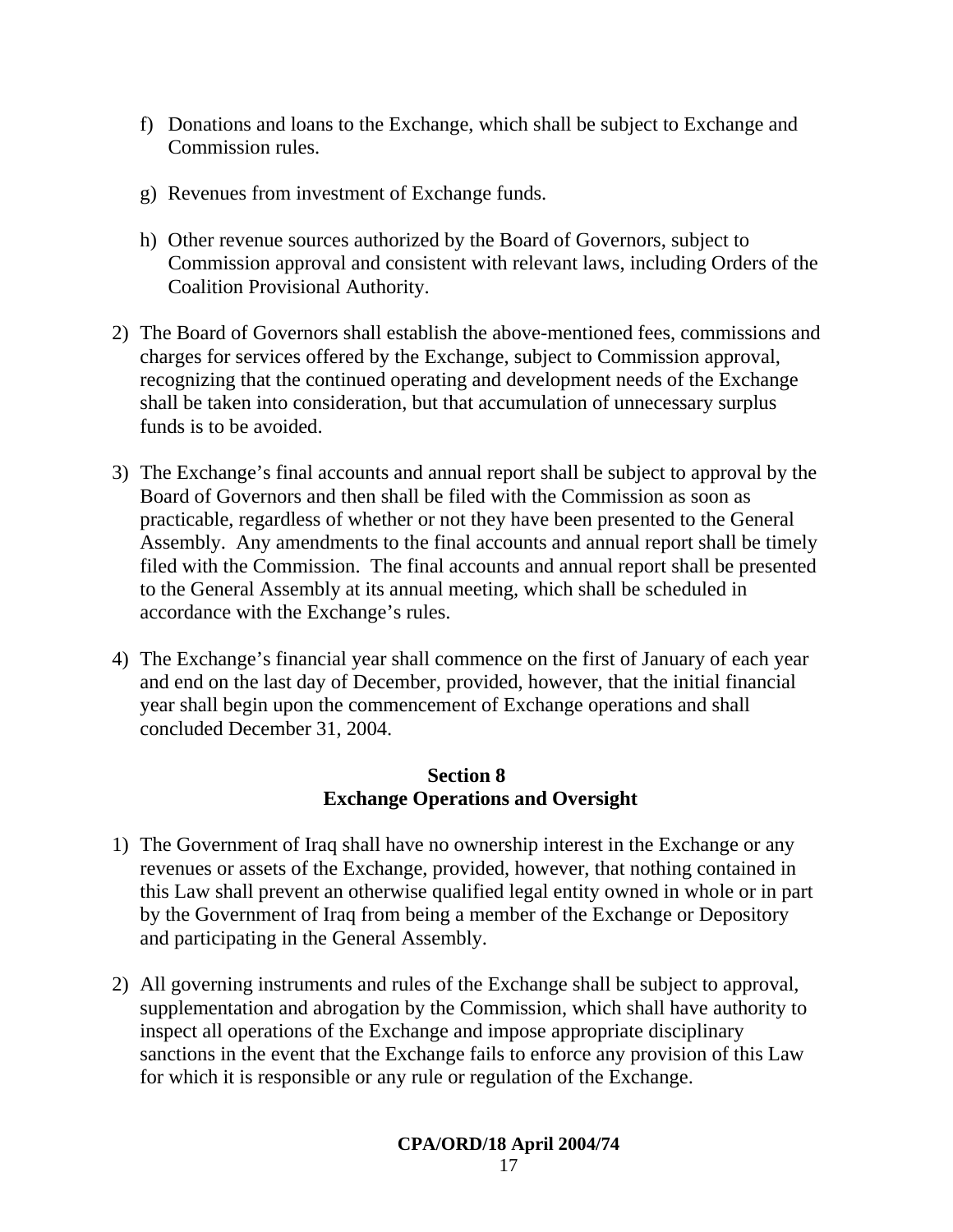- 3) The Board of Governors may form committees to address the needs of the Exchange. The Exchange's rules shall specify the work of these committees. Such committees may include, but not be limited to the following:
	- a) Executive Committee
	- b) Compliance Committee
	- c) Business Conduct Committee and a Sub-Committee of Member Officials (onfloor rulings)
	- d) Finance Committee
	- e) Membership Committee
	- f) Marketing/Public Relations Committee
	- g) Arbitration Committee
- 4) All Exchange Governors, officers and employees shall be required to agree to and sign a Code of Conduct which will include but not be limited to, full disclosure of all financial dealings of those individuals, potential conflicts of interest and such additional components according to the rules of the Exchange.

# **Section 9 Depository – Clearance and Settlement**

- 1) There is hereby established a securities depository known as the Iraq Depository. Subject to the further provisions of this Section, the Depository shall be a division of the ISX open to participation by any member of the Exchange subject to such terms and conditions as the Director of the Depository shall specify by rule, subject to the approval of the Board of Governors and the Commission. The Depository aims to:
	- a) Promote the timely, safe and efficient settlement of securities transactions in accordance with the terms of those transactions;
	- b) Promote open and non-discriminatory access to clearance and settlement services.

The Commission may by rule require fair access to the Depository by persons who are not members of the Exchange but whose securities holdings or activities are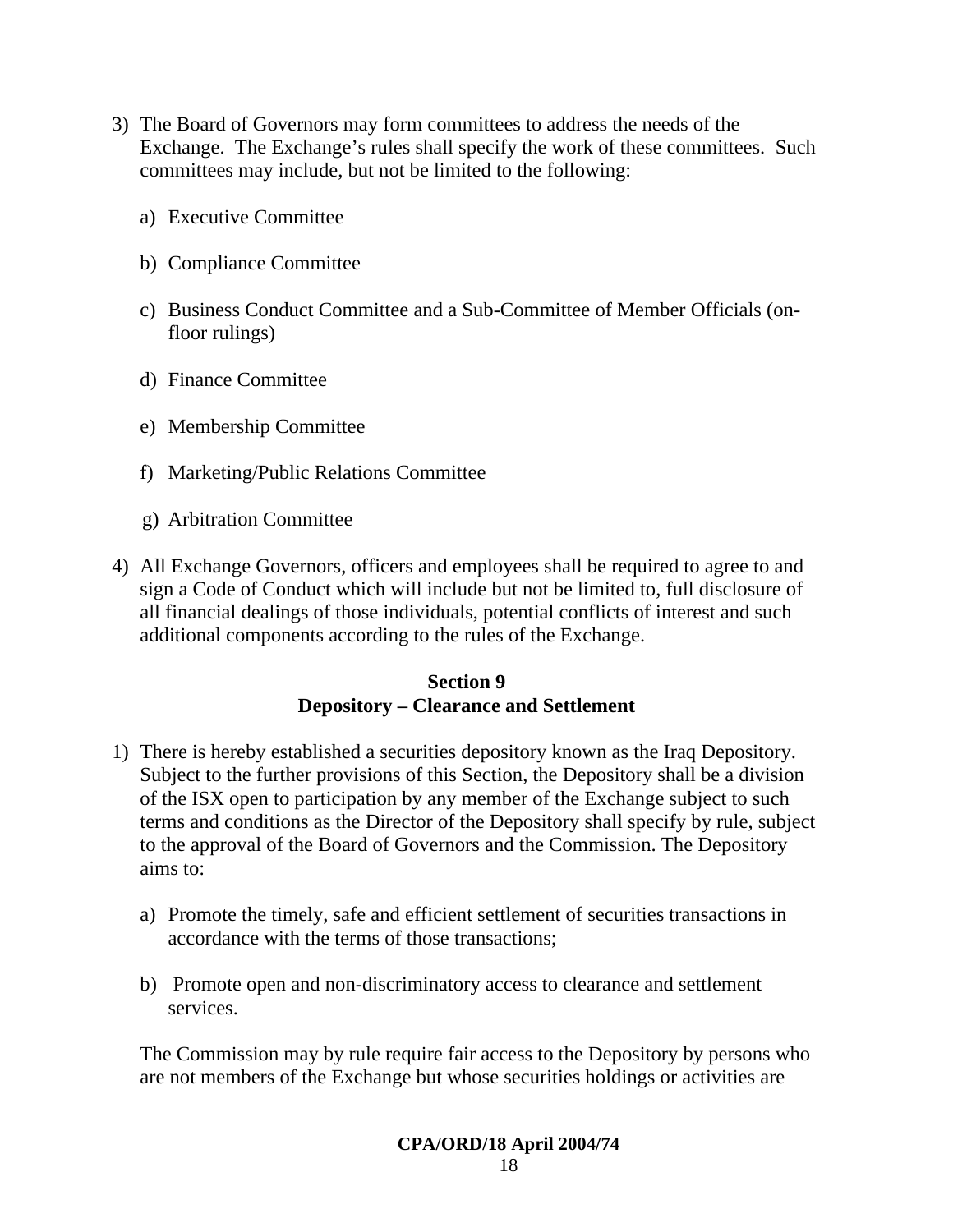such as to make their direct participation beneficial to the efficient functioning of the market or who should be able have access through a member.

- 2) The Depository shall be governed and operated under the terms and conditions of its rules, as approved by the Board of Governors and the Commission.
- 3) All securities transactions taking place on the Exchange shall be required to be cleared and settled through the facilities of the Depository on a book-entry basis. Once securities have been deposited in the Depository, they may not be withdrawn or subsequently transferred in physical form. Depository rules shall provide for evidence of ownership of securities. The Commission may adopt rules regarding the necessity of depositing at the Depository for book-entry transfer other securities not admitted to trading on the Exchange but that have been or shall be offered for public subscription.
- 4) Securities transactions on the Exchange or as otherwise provided by Commission rules that are cleared and settled through the facilities of the Depository shall be entitled to a presumption of finality. This section shall supersede Article 66, first paragraph, of Company Law No. 21 of 1997. Lawful transfers on the books of the Depository of deposited securities shall supersede the provisions of Article 68 of the Company Law.
- 5) Securities registered at the Depository in the names of others for holding and transfer in book-entry form shall not be regarded as property of the Depository or the Exchange or be subject to the claims of their creditors.
- 6) Liabilities or assets acquired by the Depository as central counterparty, maintainer of a settlement guarantee fund or otherwise purely in the course of settling trades and transfers shall not be subject to third-party claims disruptive of the settlement process.
- 7) The Depository or Exchange may establish a guarantee fund for the settlement of trades or transfers. This fund shall not be available for any other use by the Depository or Exchange or be subject to claims of their creditors, except claims arising from the rules of participation in such fund or the settlement provisions of those rules. This section shall supercede bankruptcy law.
- 8) The Depository is hereby authorized to commence operations at the same time that the Exchange commences operations. All governing instruments and rules of the Depository shall be subject to the approval of the Exchange and the Commission.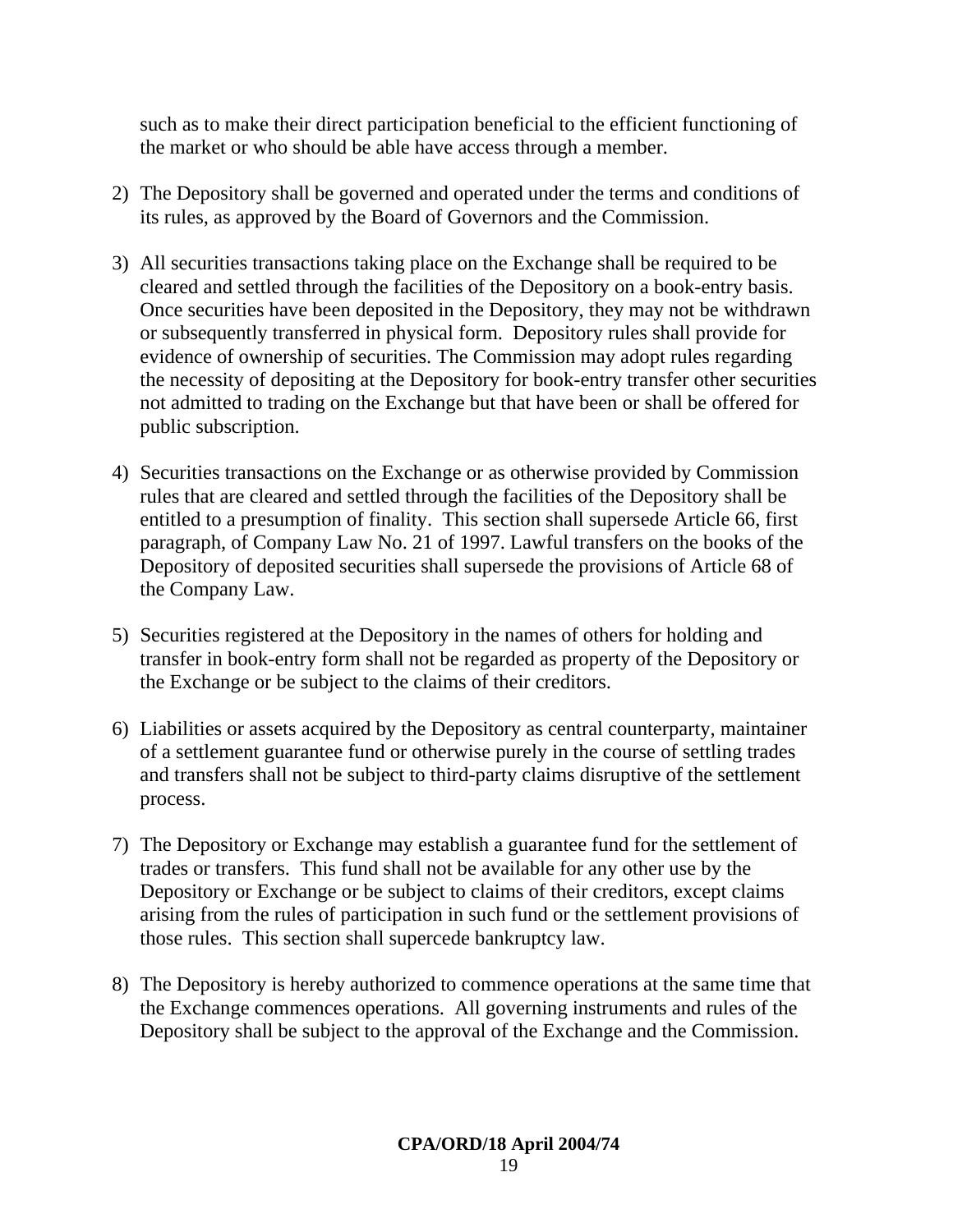## **Section 10 Principal Holders of Securities and Control Transactions**

- 1) "Affiliated Persons" for purposes of this Section 10 shall mean two or more persons working together for the purpose of holding or exercising practical control over the affairs of a company, but shall in all cases include at least persons with the following relationships if one is aware of the holdings of another in a subject company:
	- a) Spouse, minor children or other persons living in the same household or any other relatives to the fourth degree (parents, parents-in-law, siblings or siblingsin-law, children and/or paternal and maternal cousins);
	- b) When one is a legal person and the other is its officer, director or employee or an owner of 10% or more of the votes from shares or quotas in it.
- 2) Any Person or Affiliated Persons who, at the time this Law comes into effect or thereafter own or have a right to own 10% or more of the shares entitled to vote in a joint stock company:
	- a) Shall inform the Exchange and the Commission in writing;
	- b) Shall inform the Exchange and the Commission about any dealing or conduct that leads to an increase in this percentage as soon as such dealing occurs;
	- c) Shall report any decrease in such ownership to below 8%.

All of the above disclosures shall be made public by the Exchange and the Commission.

- 3) It shall be unlawful for a Person or Affiliated Persons to acquire or seek to acquire a right to more than 30% of the shares entitled to vote of any joint stock company unless the person or persons, whether natural or legal, identify themselves and disclose their holdings to the Exchange and the Commission and comply with such rules as the Commission may prescribe with respect to such transactions and the protection of minority owners. Such reports shall be made public by the Exchange and the Commission. This provision shall apply also to persons holding such positions at the time this Law comes into effect.
- 4) Each joint stock company's registrar and the Depository shall report to the Commission the holdings of any owner in its records having more than 10% of a joint stock company's shares entitled to vote.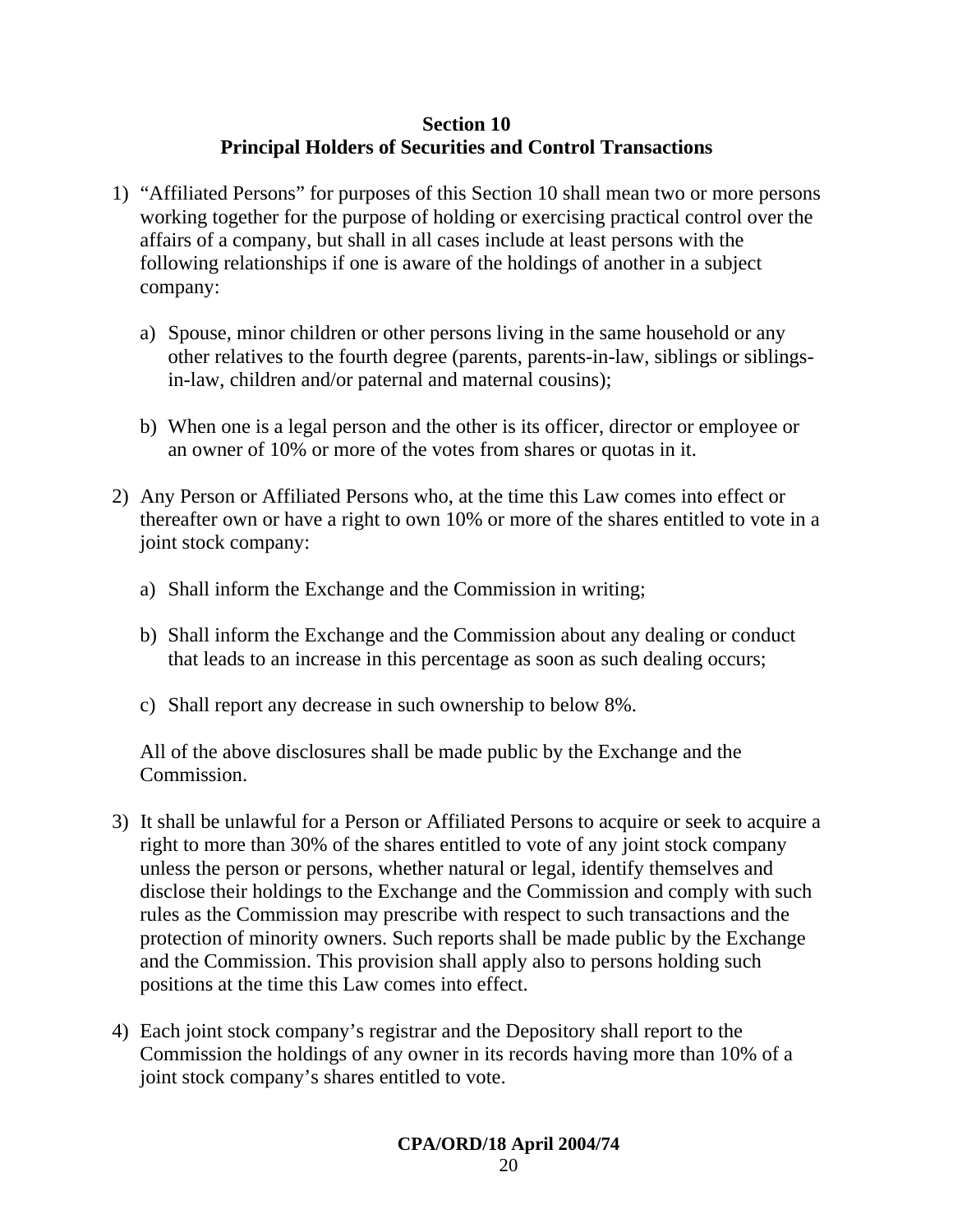## **Section 11 Disciplinary Matters**

- 1) The Exchange shall have a Business Conduct Committee ("BCC") that, pursuant to Exchange rules, will have authority to make decisions binding upon members and listed companies with respect to violations of this Law, Exchange rules and Commission rules applicable to the Brokers' activities on the Exchange or a Company's compliance with obligations for admission to trading.
- 2) The BCC shall be appointed by the Board of Governors and its by-laws shall be set forth in Exchange rules. The BCC shall be comprised of public and industry members; with the Chair of the BCC being the Chief Regulatory Officer of the Exchange, or the CRO's delegate.
- 3) Pursuant to Exchange rules, the BCC may delegate to officers or members of the Exchange the authority to resolve disputes arising at the Exchange in the normal course of business, provided that the delegate comply with the Exchange's rules in resolving such disputes.
- 4) The procedures of the BCC shall provide any member, member organization or associated person it may discipline with notice of the charges against the person and reasonable opportunity to present evidence and arguments in the person's favor. Further procedures relating to the disciplinary process will be set forth in the rules of the Exchange. Temporary action may be taken in advance of full hearing but only in exigent circumstances according to the rules of the Exchange.
- 5) The BCC may make findings with respect to matters it considers, which may include but not be limited to a dismissal of the charges, or a finding that the charges are substantiated, along with a finding of appropriate penalties.
- 6) Imposition of penalties by the BCC will be set forth in Exchange rules, including:
	- a) A Letter of Warning;
	- b) Letter of Consent with Compliance Undertakings;
	- c) Financial fine, restitution or disgorgement of profits;
	- d) Suspension of a Broker, a Broker's Representative or Associated Person from work for a period of time;
	- e) Suspension or halt of trading in securities of a Company for a period of time;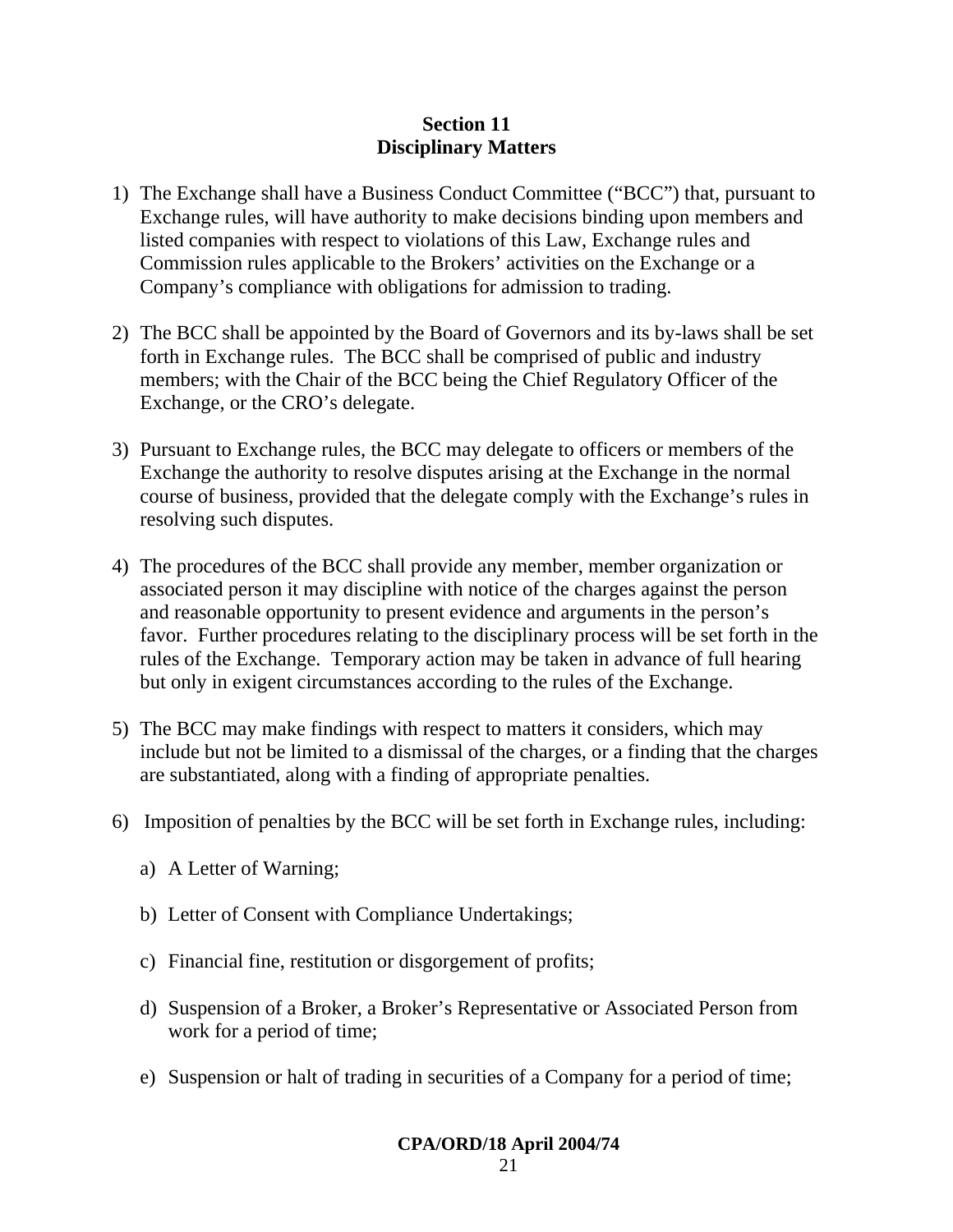- f) Revocation of a Broker's authorization to trade securities on the Exchange;
- g) Removal of a Company's securities from admission to trading on the Exchange.
- 7) BCC disciplinary decisions may be appealed in accordance with the rules of the Exchange. In general the appellate process shall be to the:
	- a) Board of Governors, and if the appellant is not satisfied, to the Commission.
	- b) Decisions of the Commission are final when issued unless appealed in accordance with Section 13(2), below.

# **Section 12 Interim Iraq Securities Commission**

- 1) There is hereby established an interim Iraq Securities Commission comprised of five Commissioners including a Chair, whose members shall be appointed by the Administrator following consultation with the Governing Council. The Chair may, from time to time, designate a Vice Chair to assume the Chair's responsibility in the event that the Chair is unable or unavailable to perform the required duties.
- 2) The positions of Chair and one other Commissioner shall be full-time positions, whereas the other three Commissioners may hold other employment.
	- a) No Commissioner shall, however, participate, directly or indirectly, in any brokerage business, or transactions of a character subject to regulation by the Commission pursuant to this Law, nor accept anything of value from any person involved in the trading or distribution of securities, their auditors or the affiliates of any of them, except in the ordinary course of business on terms available to the general public and in conformity with the code referred to in Section 12(7) below.
	- b) No Commissioner shall participate in the consideration of a matter in which he or she has a direct or indirect personal financial interest, subject to the provisions of the code referred to in Section 12(7), below.
- 3) The term of the Commission and the Commissioners shall expire on the first to occur of:
	- a) The effective date of a Permanent Securities Law that provides for the establishment of a permanent Securities and Exchange Commission or equivalent regulatory body; or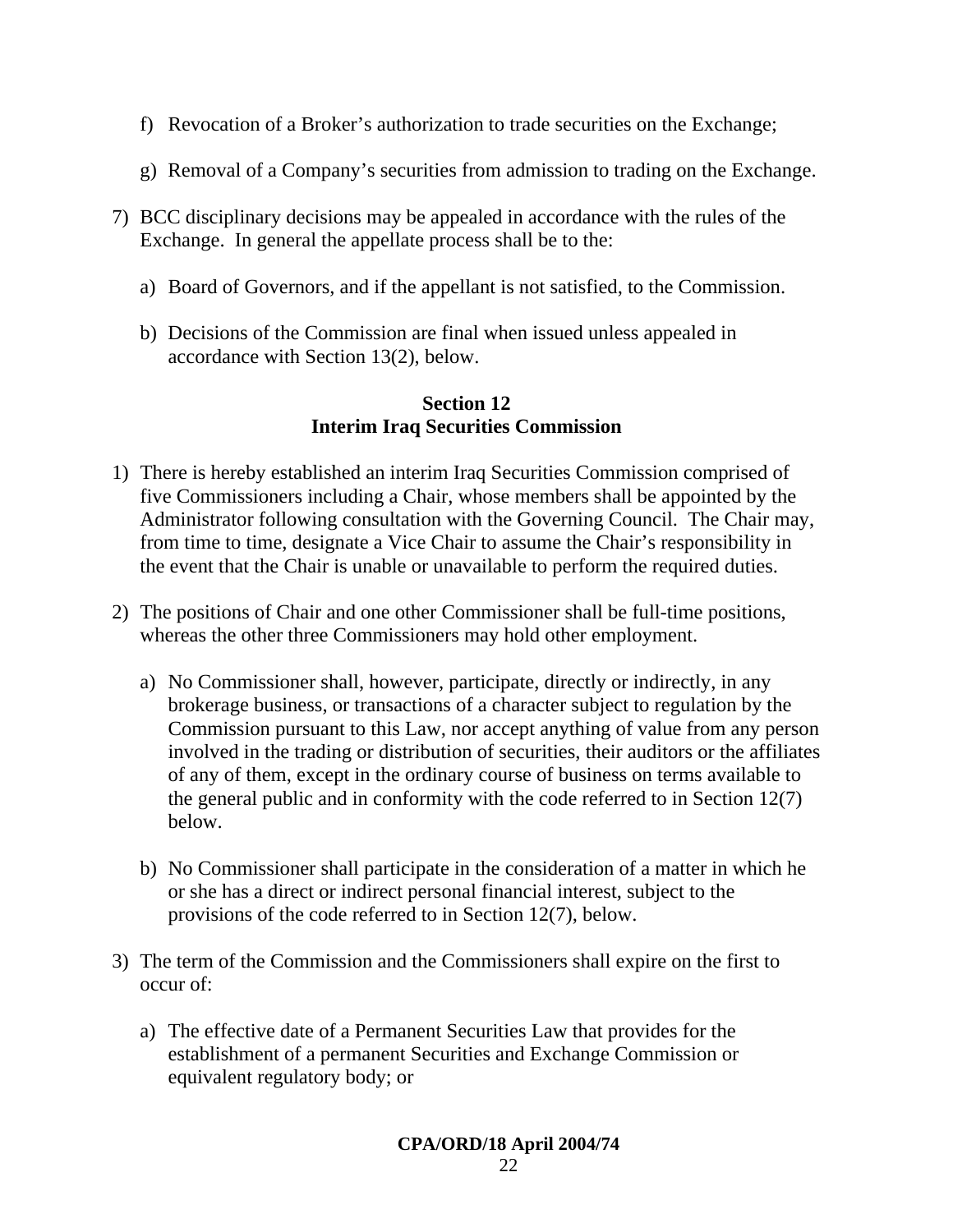b) The second anniversary of the effective date of this Law.

The Administrator in consultation with the Governing Council may remove a Commissioner prior to the expiration of his or her term only for cause, which shall be defined to mean conviction of a violation of this Law or another law, other than minor infractions, physical inability to perform his or her duties, or gross incompetence.

- 4) The Commission shall have a legal personality and shall have the right to sue and be sued, and may be represented in legal proceedings by the Government of Iraq or any attorney the Commission appoints for such purpose.
- 5) The Commission shall be accountable to and shall submit an annual report of its activities to the executive branch of the Government of Iraq not later than ninety days after the close of the Commission's fiscal year. The Commission's books, records and accounts shall be subject to inspection and its financial statements shall be subject to audit in the same manner as provided for other agencies or authorities of the Government of Iraq.
- 6) The salaries, benefits, and all financial entitlements of the Commissioners shall be presented to the Administrator for his approval in consultation with the Governing Council. The Commission is authorized to fix the compensation of such officers, attorneys, accountants, examiners, economists and other experts or employees as may be necessary for carrying out its functions under this Law
- 7) The Commission shall adopt and publish a written code of conduct applicable to the Commissioners and all employees of and consultants to the Commission, which shall address conflicts of interest and potential misuse of nonpublic information that may arise in connection with such persons' duties with the Commission and define related restrictions on such persons holdings of or trading in securities.
- 8) Notwithstanding the fact that any nonpublic information in the possession or within the knowledge of Commissioners, officers and employees of the Commission shall be deemed confidential and that any unauthorized disclosure of such information may be subject to punishment by the Commission or under other laws and regulations, the Commission shall be authorized to use and make public disclosure of such information as it deems necessary for enforcement of the provisions of this Law and consistent with the public interest and the protection of investors.
- 9) No Commissioner, employee or agent of the Commission, or any person appointed by the Commission under this Law to carry out any function under this Law shall be personally liable in damages for any act or omission taken in the discharge or purported discharge of official functions within the scope of his or her authority,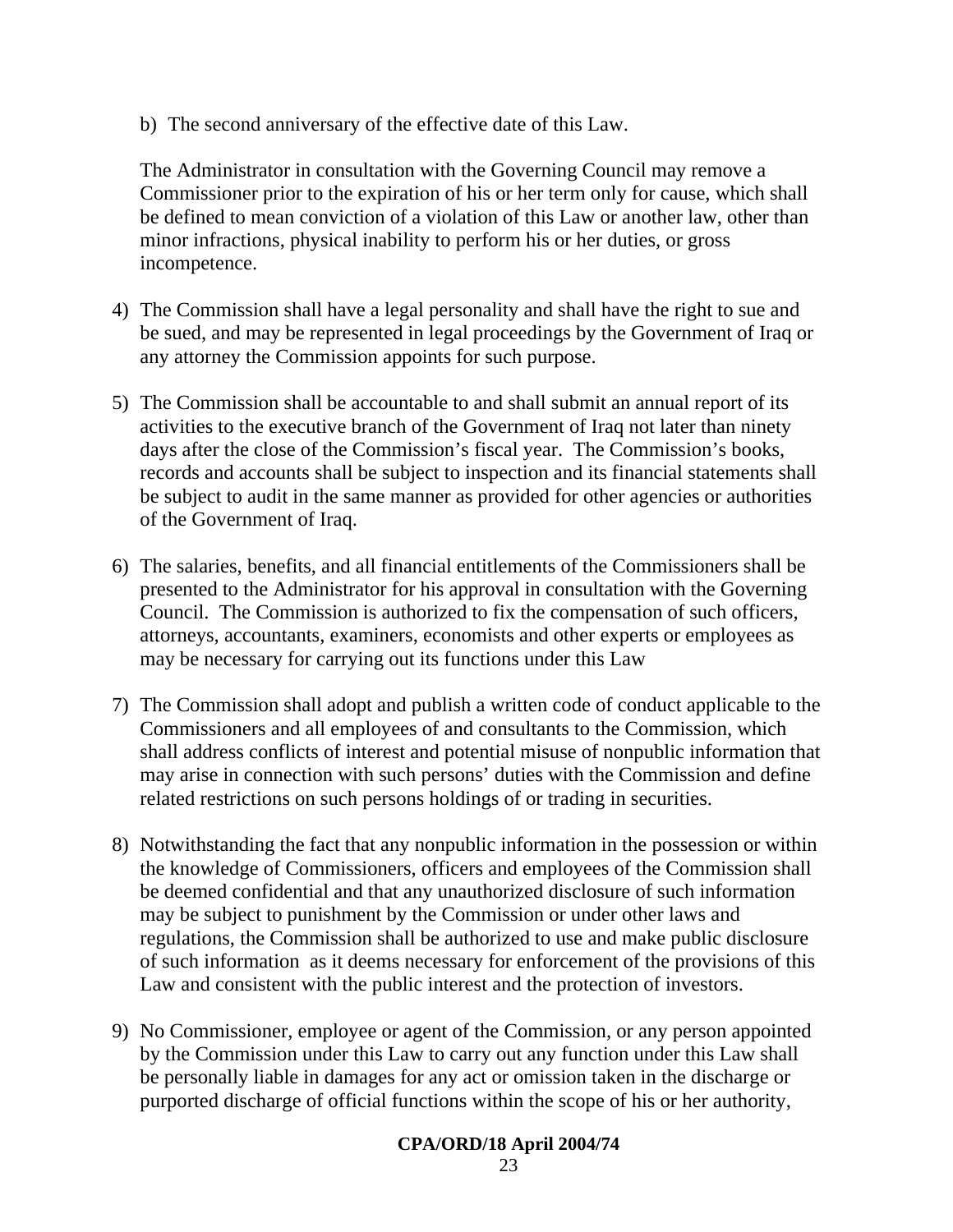employment or engagement under this Law, absent a finding of malice and intentional abuse of office. The Commission shall indemnify any person referred to in the preceding sentence against any legal costs incurred in the defense against a legal action brought against such person in connection with the discharge or purported discharge of official functions within the scope of the person's employment or engagement under this Law, provided that no such indemnification shall apply if the person has been convicted of a crime arising out of the activities that are covered by such legal action.

- 10) The Commission's budget shall be determined annually as part of the overall budget process of the Government of Iraq. Any fines or monetary penalties that may be imposed by the Commission in enforcing the provisions of this Law shall not be retained by the Commission, but shall be paid into the general treasury of the Government of Iraq.
- 11) The Commission may issue, amend or repeal rules, regulations and orders only as authorized by specific provisions of this Law. The Commission's rules, regulations and orders may classify persons, securities, transactions or filings, and prescribe different requirements for different classes. The Commission may issue a declaratory ruling as to the applicability of this Law or any rule or order under this Law to any person, security or transaction.

## *For purposes of Section 12, paragraph 12 et.al, below, any references to the "Exchange" shall also be deemed to apply to any other Licensed Securities Markets approved by the Commission*

- 12) The Commission is authorized to:
	- a) Review the actions of and approve, disapprove or, where necessary and upon notice and opportunity for comment, supplement or abrogate the governing instruments and other rules of the Exchange and the Depository under this Law;
	- b) Require the Exchange, the Depository, and Brokers authorized to engage in securities transactions on the Exchange to maintain such records and make such reports on their financial condition and business related to securities transactions as the Commission deems necessary to implement the provisions of this Law;
	- c) Inspect the operations of the Exchange, the Depository and any Broker or other person authorized to effect securities transactions directly on the Exchange or to participate directly in the Depository.
	- d) Notwithstanding any provisions of the Banking Law, inspect Brokers who are banks including their securities operations and related personnel and records;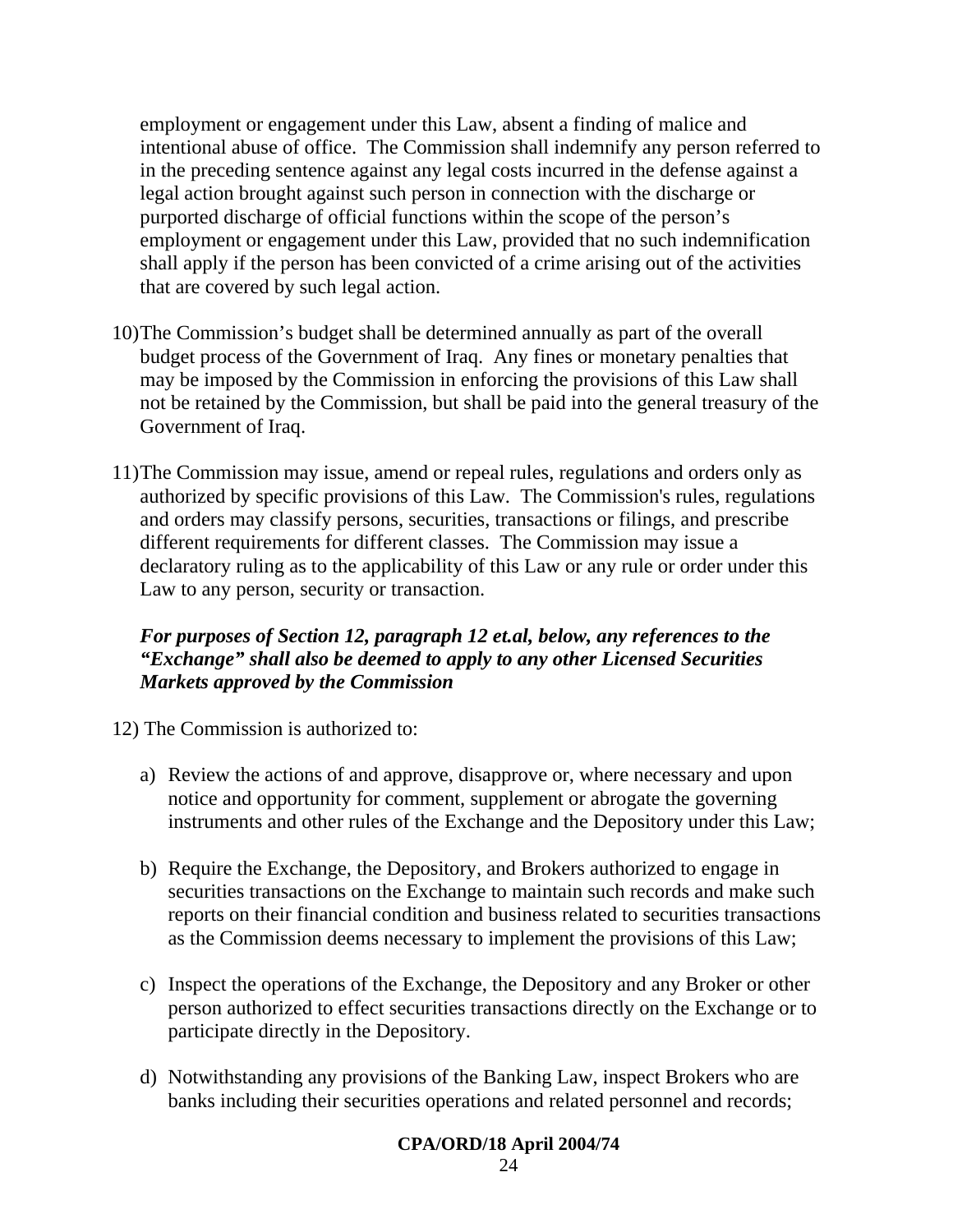- e) Issue subpoenas for the production of documents or witnesses;
- d) Inspect the operations of Companies who have any class of securities listed for trading on the Exchange.
- e) Promulgate rules for disclosure of information and reports required to be made publicly available by companies whose securities are or have been offered for public subscription or distribution or admitted to trading on the Exchange; review such information and reports, and require revision of such information and reports where the information provided is materially incomplete, false or misleading, notwithstanding any provision of the Law on Companies of 1997, No. 21 as amended, or any successor law to the contrary;
- f) Promulgate rules related to the disclosure of major holdings and for acquisition of control-affecting blocks of securities in joint stock companies;
- g) Promulgate rules relating to investment management and investment advisory activities for Brokers, Banks or other Companies or Partnerships.
- h) Enforce this Law, any rules adopted under this Law and any rules of the Exchange or the Depository; and take appropriate disciplinary action against any person who violates such Law or any such rules ; and
- i) Exercise all of the other duties and rights given the Commission by this Law.
- 13) The Commission shall act in a timely manner upon rule filings and other relevant requests from the Exchange or any other Licensed Securities Market. In the event that the Commission does not respond to any such rule filing or request no later than 120 days from the date of receipt of such request; the request or filing shall be deemed to be approved.
- 14) The Commission shall have the powers to bring civil and criminal actions relating to this Law and the rules hereunder, including Exchange and Depository rules. Any person from whom the Commission requests information or documents, on the basis of its reasonable belief that such information or document is relevant to a possible such violation, shall provide such information or documents. If any person refuses to provide such document or information, the Commission may seek relief in a court of competent jurisdiction.
- 15) If the Commission finds, after notice and opportunity for hearing, that any person has violated, is violating or is about to violate any provision of this Law or any rule hereunder, the Commission may: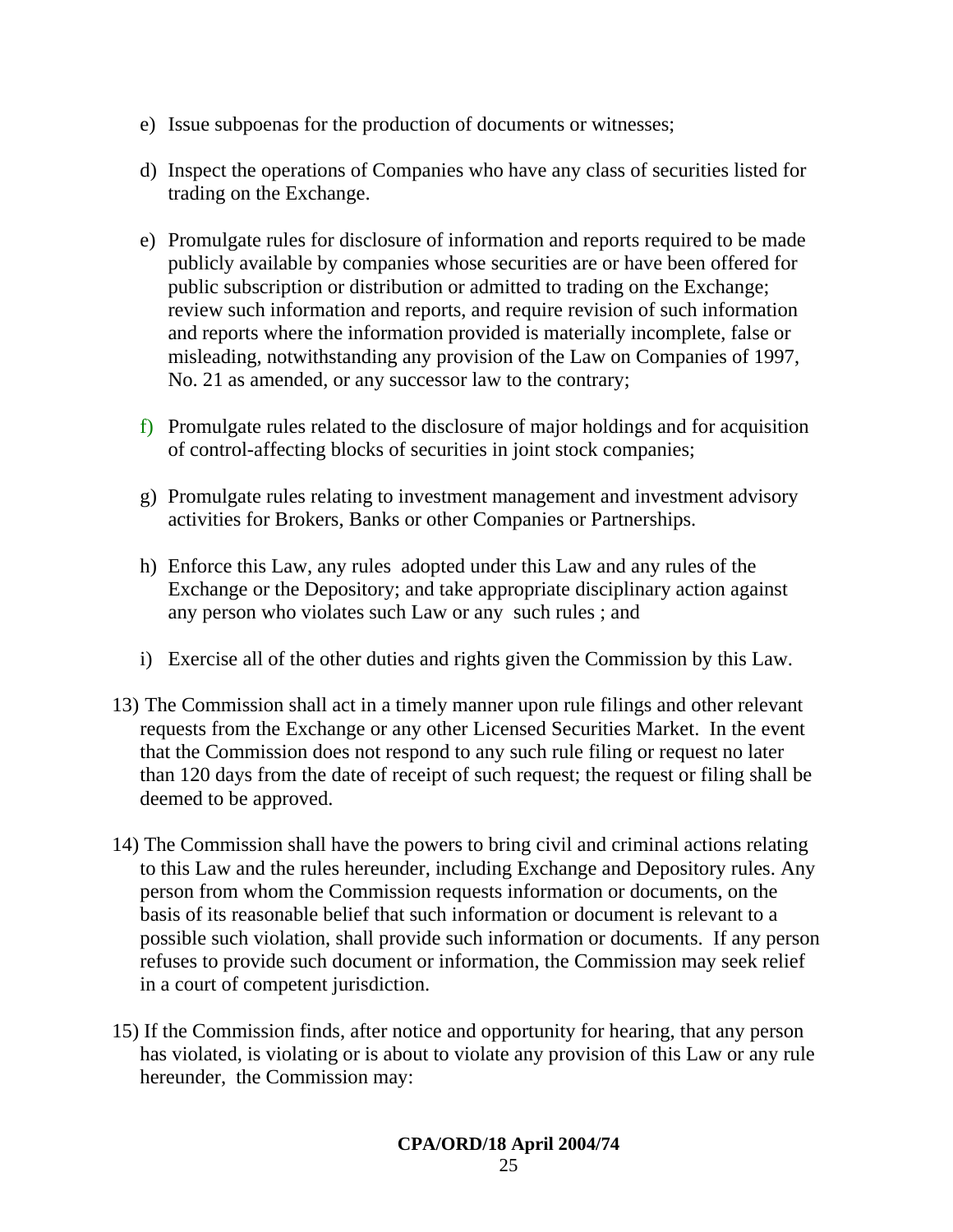- a) Enter an order requiring such person to cease and desist from committing the violation and any future violation of the same provision or rule. Such an order also may require such person to comply with the provisions or rules upon the terms and within the time that the Commission may specify in such order.
- b) Impose an administrative penalty upon such person, payable to the Treasury of the Government of Iraq, of up to 50 million dinars for any violation involving fraud, deceit or willful or reckless disregard of a regulatory requirement, or of up to 25 million dinars for any other violation.
- c) In exigent circumstances, the Commission may, upon such notice as is practical in the circumstances, provisionally order a person to cease and desist where the evidence indicates that awaiting resolution by a full hearing of the matter carries a more serious risk of harm than issuing a provisional order. No provisional order may remain in force more than ten business days without further opportunity for hearing and presentation of evidence by the persons subject to the order.
- 16) Appeal and enforcement of the orders and decisions of the Commission shall follow the procedures applicable to appeal of orders of a court of first instance. Orders that are not appealed in such manner may not be challenged in proceedings to enforce them. An appeal of an order or decision of the Commission shall not stay or suspend the imposition of any sanction or penalty levied by the Commission unless the Commission or the court of appeals takes affirmative action to stay or suspend such sanction or penalty.
- 17) If in its opinion the public interest and the protection of investors so require, the Commission is authorized by order to:
	- a) Summarily suspend trading in any security admitted to trading on the Exchange or that has been offered for public subscription for a period not exceeding ten business days; and,
	- b) Suspend or revoke the Exchange's listing or authorization of trading of a security, if the Commission finds, on the record and after notice and opportunity for hearing, that the issuer of such security has failed to comply with any provision of this Law or the rules hereunder.

# **Section 13 General**

1) The Commission shall ensure that rules of the Exchange and the Depository provide fair and open access to membership, facilities and services and impose no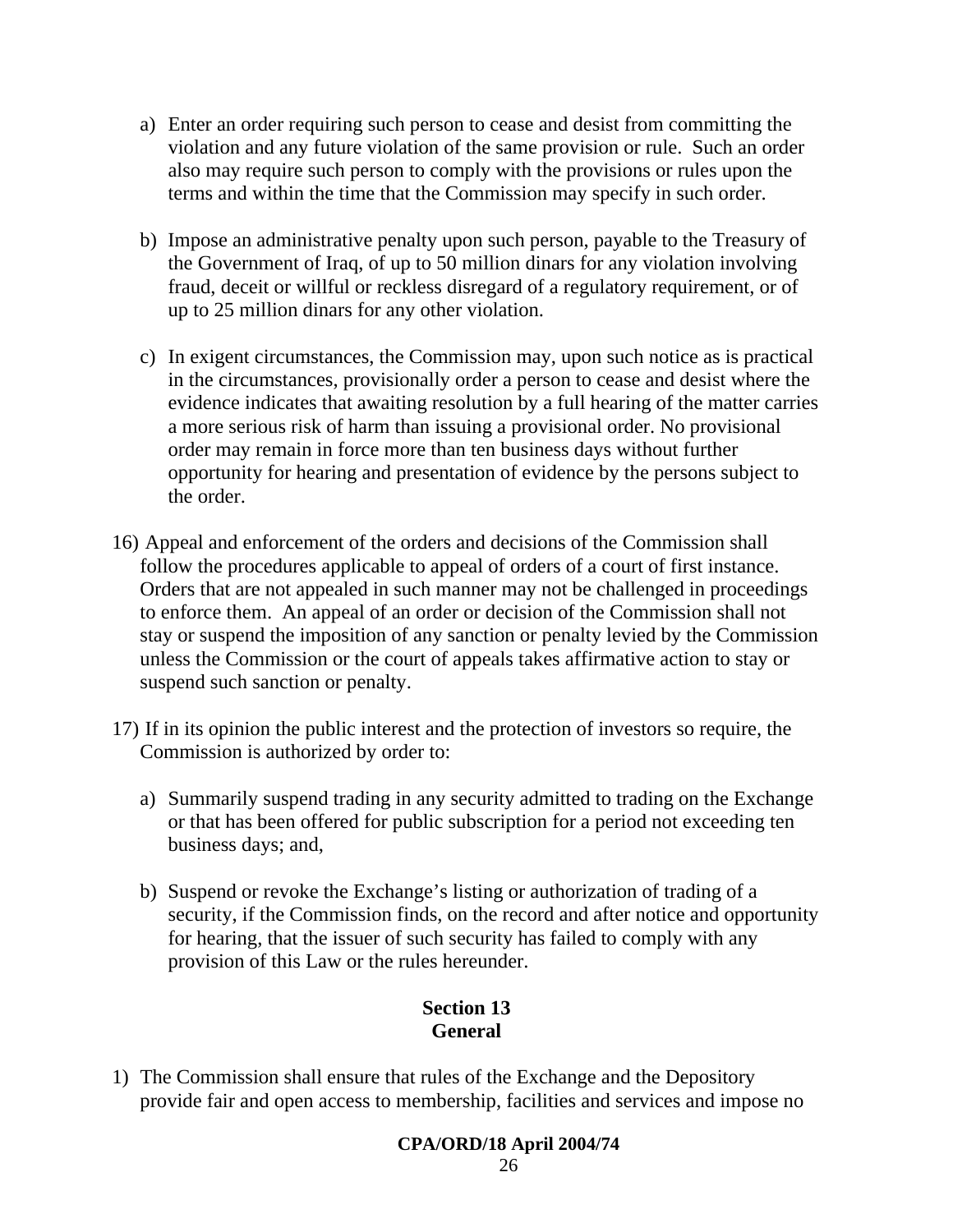burdens on competition except insofar as required to promote transparency, efficiency and financial responsibility in the trading of securities, and that such rules provide for fair and reasonable procedures for the denial, revocation or restriction of access to such membership, facilities or services.

- 2) Commission decisions regarding appeal of a Board of Governors decision to impose a sanction or penalty specified in Section 11(5) of this Law may be appealed to a court of appeals within 30 days of the final Commission decision. An appeal of such a decision of the Commission shall not stay or suspend the imposition of any sanction or penalty levied by the Commission unless the Commission or the court of appeal takes affirmative action to stay or suspend such sanction or penalty.
- 3) During the course of any investigation by the Exchange, or disciplinary proceeding by the BCC, the Board of Governors or the Commission, if the evidence indicates that a crime may have been committed, the appropriate body, as applicable, shall transmit the evidence of the crime to a public prosecutor or court that would have jurisdiction to prosecute or adjudicate the crime. Such criminal reference, however, shall not constitute grounds for a stay or suspension of any investigation or proceeding undertaken by the Exchange, the BCC, Board of Governors or Commission, as applicable.
- 4) The rules of the Baghdad Stock Exchange shall be applicable to the Iraq Stock Exchange, but only to the extent consistent with this interim Law and the rules hereunder.
- 5) Persons authorized to engage in securities transactions according to this Law shall not, unless they are banks, be required to be licensed under the Banking Law as to securities-related dealing or brokerage, investment advisory or investment management activities.
- 6) Following the transfer of full governmental authority to the Iraqi Interim Government, the duties of the Administrator and the Governing Council under this Order shall be assumed by the body vested with national executive authority unless otherwise provided in this Law.

### **Section 14 Arbitration**

1) The Exchange may adopt rules providing for arbitration of disputes between members and between members and such of their customers who shall consent to arbitration. The Exchange may delegate the authority for arbitration to another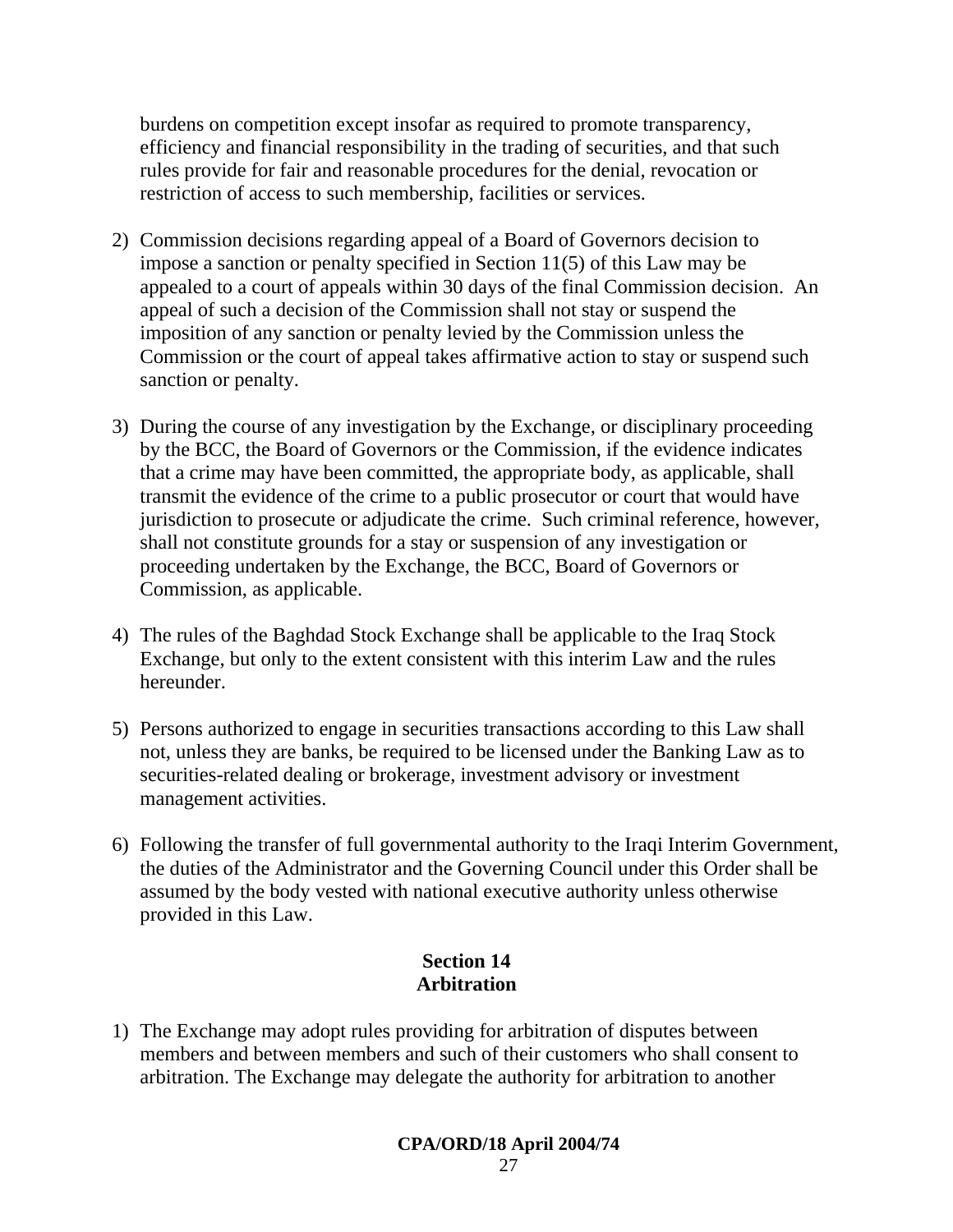organization approved by the Commission, provided that all arbitration rules shall be subject to approval, supplementation and abrogation by the Commission.

- a) The Commission shall monitor, and obtain reports, from time to time, from the Exchange's arbitration committee.
- b) The arbitration committee's mandate, as set forth in Exchange rules, shall be to arbitrate disputes that may arise between two or more Brokers; or between Brokers and customers that are:
	- i). Related to securities transactions effected on the Exchange;

ii) Subject to clearance and settlement through the Depository Conducting transactions in securities on the Exchange shall be considered an acknowledgement by a Broker to subject any disputes to arbitration.

- 2) The Exchange arbitration procedures shall be set forth in Exchange rules and approved by the Board of Governors, then submitted to the Commission for approval.
	- a) With respect to disputes between Brokers, the arbitration committee decisions shall be binding on all parties, subject to such provision for appeal as the Commission, for the protection of investors, may see fit to adopt by rule.
	- b) With respect to disputes between Brokers and clients, either party may appeal the decision to the Board of Governors of the Exchange; and, if still dissatisfied, to the Commission. The Commission's decision shall be binding and not subject to further appeal.

# **Section 15 Penalties**

Persons who willfully violate the provisions of this Law or a lawful order of the Commission or who fail to comply with the Commission's lawful demand for information or documents under this Law, as well as persons who knowingly and substantially assist such conduct, shall be subject to fines and penalties as specified by law, which may include imprisonment upon a conviction by a court of competent jurisdiction.